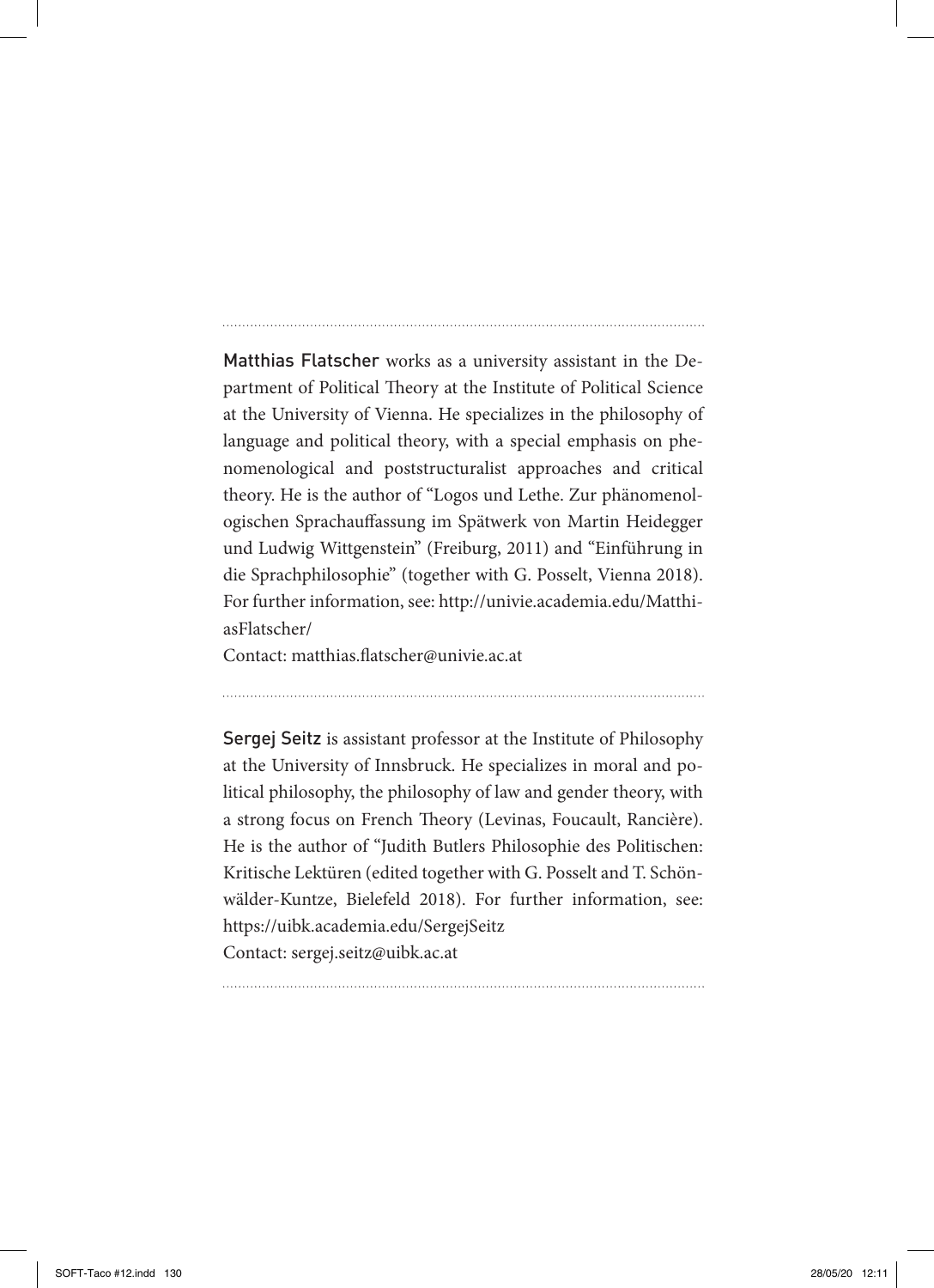*Soft Power Revista euro-americana de teoría e historia de la política y del derecho* 

*Vol. 6, 2. Julio-Diciembre 2019 ISSN (online): 2539/2239 ISSN (print): 2389-8232 http://dx.doi.org/10.14718/SoftPower.2019.6.2.8*

# **LATOUR, FOUCAULT, AND POST-TRUTH: THE ROLE AND FUNCTION OF CRITIQUE IN THE ERA OF THE TRUTH CRISIS1**

#### Matthias Flatscher & Sergej Seitz

University of Vienna / University of Innsbruck

#### **Abstract**

This paper, first published in German in Le Foucaldien 4(1) 2018 and in English in Le Foucaldien 6(1) 2020, explores Bruno Latour's critique of contemporary critical theory. According to Latour, poststructuralist conceptions of critical inquiry are becoming increasingly outdated. In our "post-factual" era, attempting to expose facts as results of power-laden processes of social construction plays into the hands of anti-scientific obscurantists. This is not to say, however, that one ought to opt for some reductionist notion of objectivity. Instead, Latour proposes a new form of critical realism. While we agree with Latour about the necessity of widening our epistemological paradigm, we deem his critique of poststructuralism unfair and exaggerated. Moreover, we argue that he fails to account for the relationship between epistemology, power, and subjectivity. Since Foucault, on the other hand, succeeds where Latour falls short and probes into this very relationship, his is a form of critique that remains crucial to tackling the current crisis of truth.

<sup>1</sup> This article was first published in Le foucaldien 6, no. 1 (2020), https://doi.org/10.16995/lefou.83. The original German version "Latour, Foucault und das Postfaktische: Zur Rolle und Funktion von Kritik im Zeitalter der 'Wahrheitskrise,'" appeared in Le foucaldien 4, no. 1 (2018), https://doi.org/10.16995/lefou.46.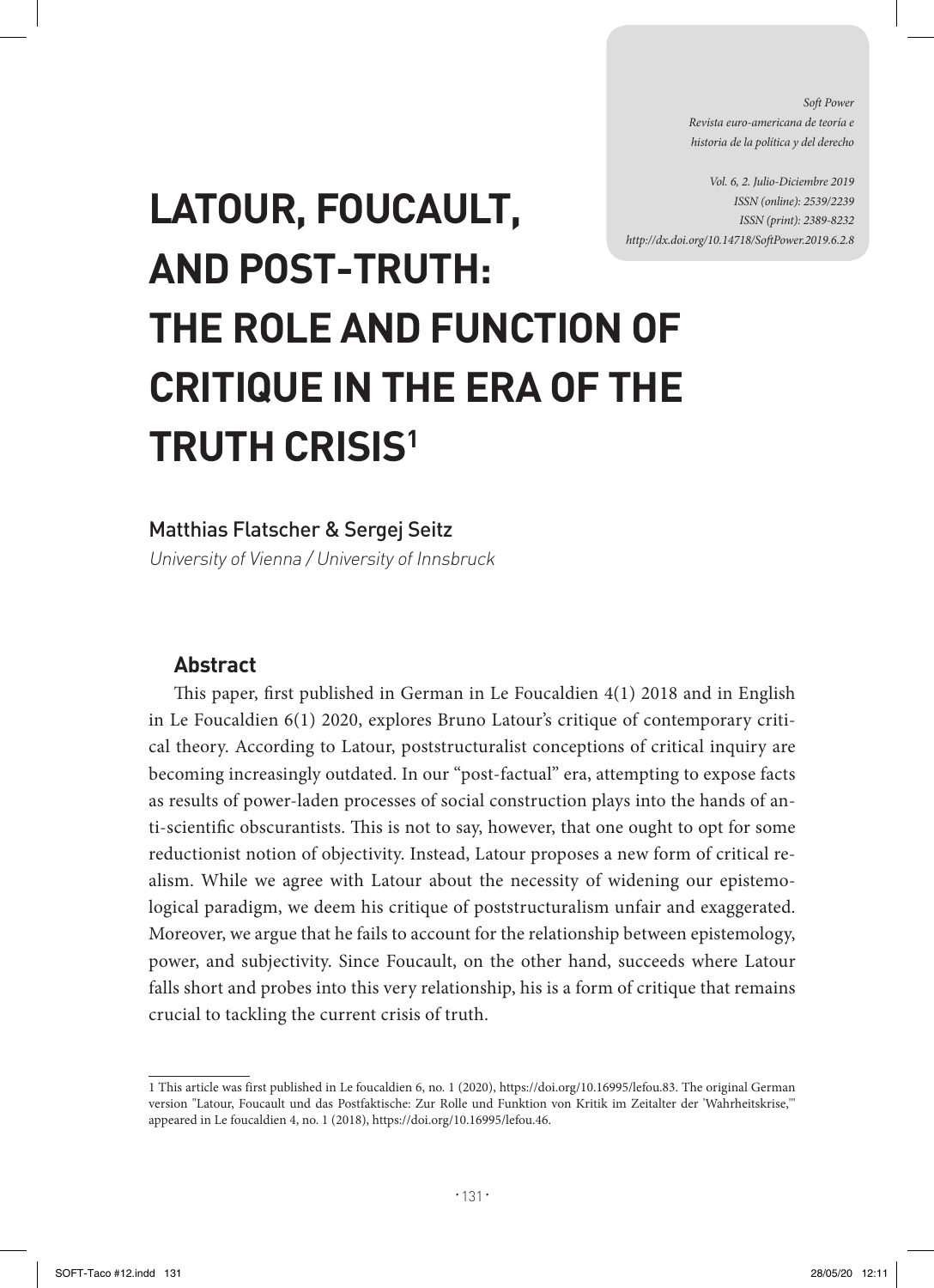#### **Keywords**

Critique, post-factuality, post-truth politics, thing, gathering, new realism, matters of concern, poststructuralism, problematization, Latour, Foucault.

#### **Resumen**

Este artículo explora la crítica de Bruno Latour a la teoría crítica contemporánea. Según Latour, las concepciones posestructuralistas de la investigación crítica son cada vez más obsoletas. En nuestra era "postfactual", intentar exponer los hechos como el resultado de procesos de construcción social cargados de poder acaba haciendo el juego de los oscurantistas anti-científicos. Sin embargo, esto no quiere decir que uno deba optar por una noción reduccionista de objetividad. En cambio, Latour propone una nueva forma de realismo crítico. Si bien estamos de acuerdo con Latour sobre la necesidad de ampliar nuestro paradigma epistemológico, consideramos que su crítica al posestructuralismo es injusta y exagerada. Además, sostenemos que ella no tiene en cuenta la relación entre epistemología, poder y subjetividad. Dado que Foucault, por otro lado, tiene éxito donde Latour se queda corto e investiga esta relación, la suya es una forma de crítica que sigue siendo crucial para abordar la crisis actual de la verdad.

#### **Palabras clave**

Crítica, post-factualidad, política de la posverdad, cosa, reunión, nuevo realismo, asuntos de interés, posestructuralismo, problematización, Latour, Foucault.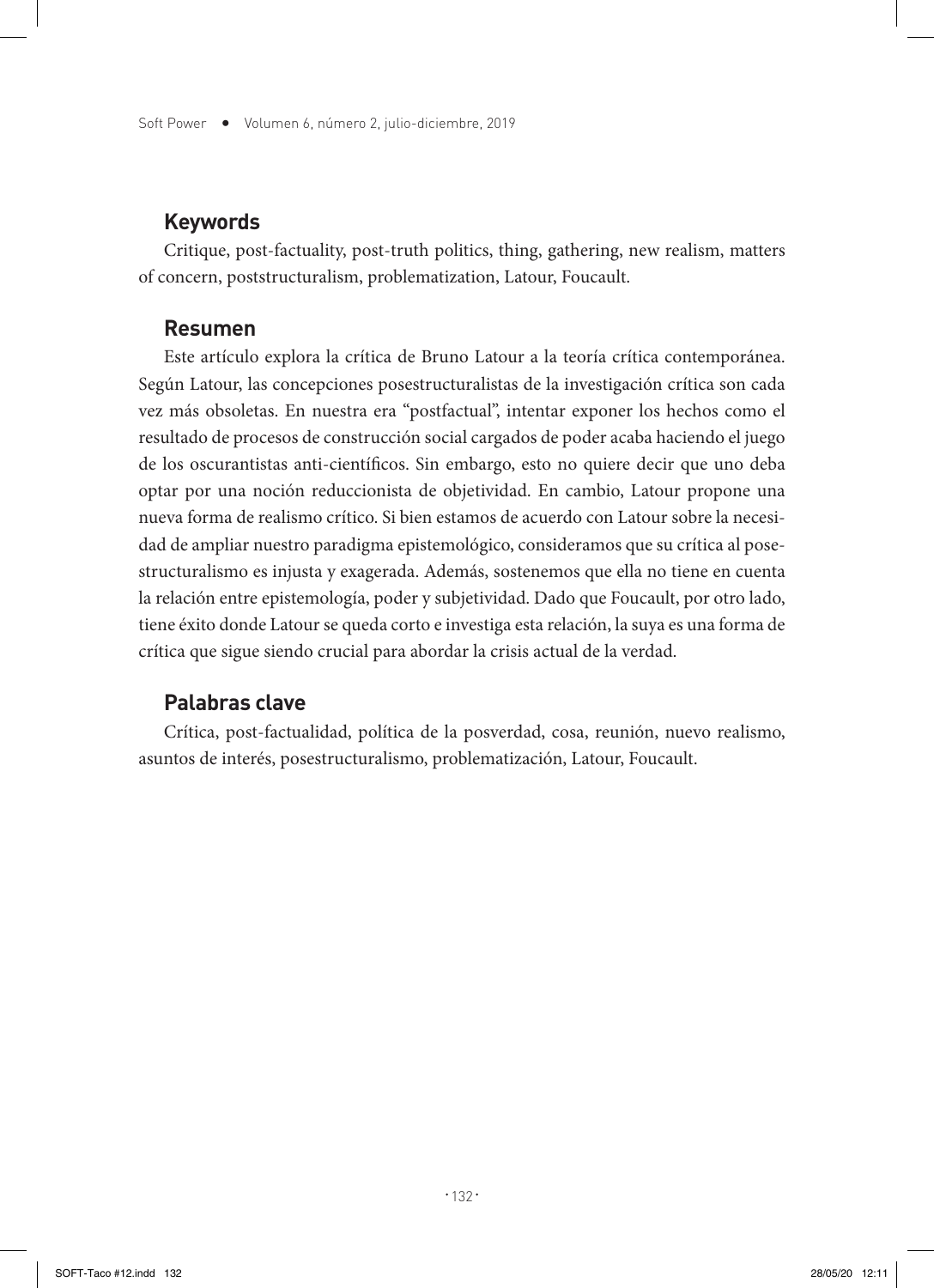## **Introduction: The Fate of Critique in the Post-Truth Era**

At the beginning of his 2012 volume *Modes of Existence*, Bruno Latour evokes the following anecdote to illustrate the social challenges we face today. During a discussion on climate change between French industrialists and researchers from the Collège de France, a professor was asked why he should be more believed than others. Tellingly, for Latour, the scientist did not point to data and facts, to established scientific procedures and universal transparency. Instead, he complained about the lack of trust in scientific institutions. Both the question and the answer puzzled Latour. Apparently, it no longer suffices to simply highlight the difference between the rationality of science and conspirative irrationalism "to settle the debates over the components of the *common world*" (Latour, 2012, p.6).

Here, Latour addresses a problem that is at the center of the current debates revolving around the term "post-truth". If all views are judged equally valid, then scientific results lose their significance. According to the diagnosis of a post-truth era, all opinions seem to be on the same par, without there being a generally accepted standard by which to compare and evaluate them.

Latour's analysis of the social problematization of truth and factuality dates back to the early 2000s. In several publications, he anticipates reflections and arguments that indeed come up frequently in today's debates on post-truth politics, and he aims to offer an explanation of our current predicament. Latour ponders the possibility, status, and preconditions of social criticism, the underlying argument being that such criticism can no longer content itself with debunking dominant ideologies and exposing commonly accepted facts as social constructs. For if it did so, it would, willy-nilly, play into the hands of those trying to undermine facts, thereby becoming yet another cog in the machinery of "post-truth" arbitrariness that renders profound criticism impossible.

In what follows, we explore Latour's analysis of contemporary—mostly poststructuralist—forms of critique and reconstruct the alternative he provides. The form of critique Latour has in mind is rooted in a reconception of realism and a complex understanding of facticity and objectivity. We argue that Latour's plea for a new realism based no longer on isolated facts but on matters of concern allows us to rethink facticity in a way that goes beyond positivist reductionism. In the final analysis, however, Latour's claim that all contemporary forms of critical theory adhere to a naïve notion of social constructivism is untenable. Accordingly, and against Latour's wholesale rejection of poststructuralist models of critique, we turn to Michel Foucault, whose genealogical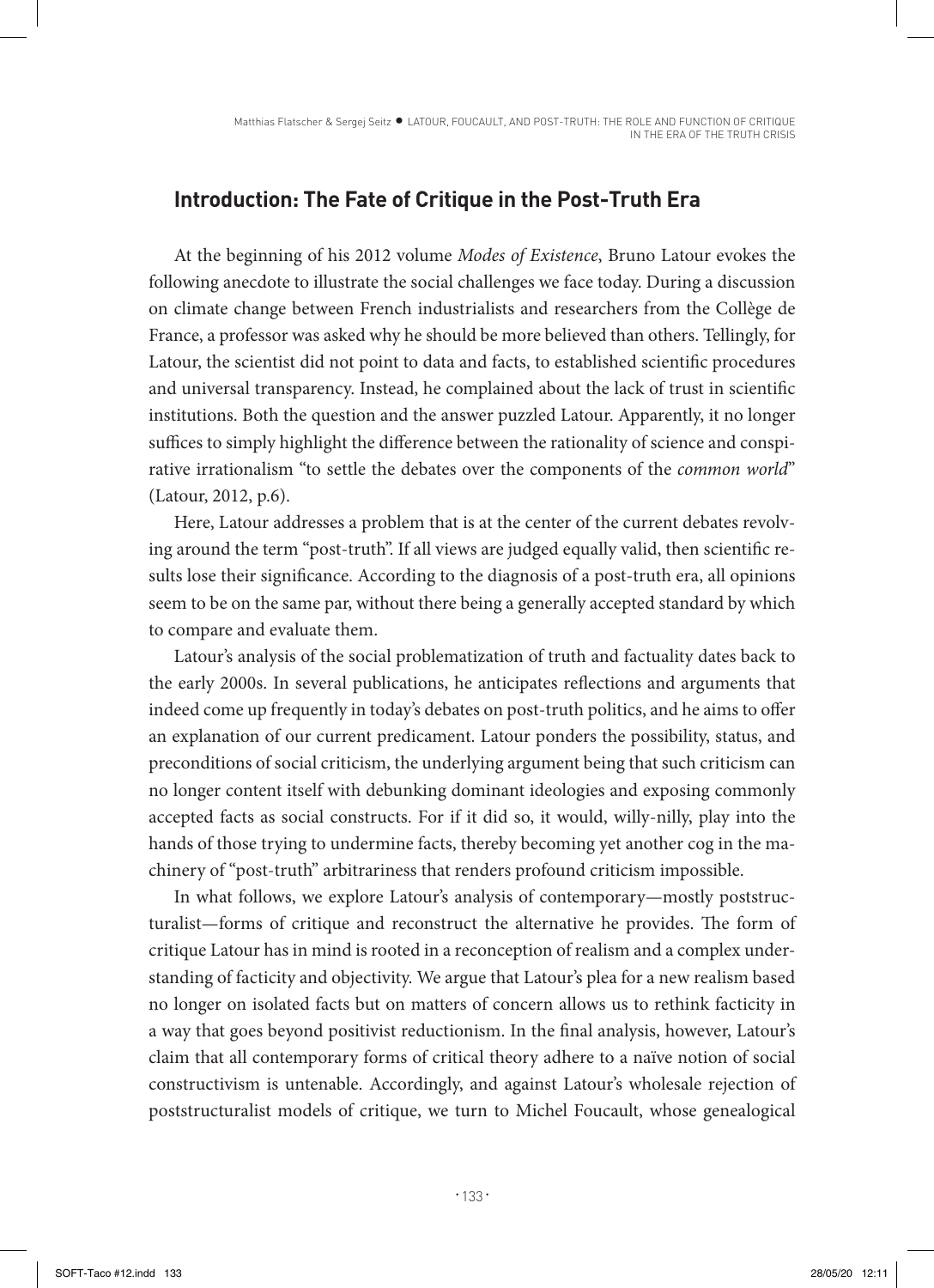critique not only meets the criteria Latour sets for critical thinking in a purportedly post-truth era but also addresses questions left out in Latour's own account. Whereas Latour's new realism confines itself to broadening our epistemological perspective, Foucault's approach makes it possible to analyze epistemic quandaries by shedding light on their political, social, economic, and discursive conditions, without, however, reducing epistemology to power.

#### **Latour's Claim: Toward a New Realism**

In his famous 2004 article "Why Has Critique Run out of Steam? From Matters of Fact to Matters of Concern," Latour draws a gloomy picture of today's intellectual scene. Investigations in the philosophy of science have repudiated all notions of objectivity. Given that the categories we employ and our being situated in a specific way determine our worldview, there seems to be no unmediated access to truth. This notion has made its way into public consciousness so that now science carries no more weight than the most far-fetched conspiracy theories:

Of course, we in the academy like to use more elevated causes—society, discourse, knowledge-slash-power, fields of forces, empires, capitalism—while conspiracists like to portray a miserable bunch of greedy people with dark intents, but I find something troublingly similar in the structure of the explanation, in the first movement of disbelief and, then, in the wheeling of causal explanations coming out of the deep dark below. (Latour, 2004, 229)

When it comes to finding the culprits responsible for this unfortunate development, Latour is quick to point the finger at poststructuralism.<sup>2</sup> By casting doubt on all criteria for scientific evidence, so Latour argues, poststructuralism draws close to conspiracy theories. In this regard, his text oscillates curiously between self-criticism—after all, he produced many important insights into how scientific knowledge is constructed (see, for example, Latour, 2000)—and an explicit reckoning with discourse analysis, social constructivism, and deconstruction. These, he holds, partake in the destruction of the

<sup>2</sup> Foucault, Bourdieu, and Baudrillard are mentioned by name, as are Nietzsche and Benjamin, the ancestors of French theory. Additionally, Latour alludes to Derrida's deconstruction and Butler's reflections on the social constitution of subjectivity.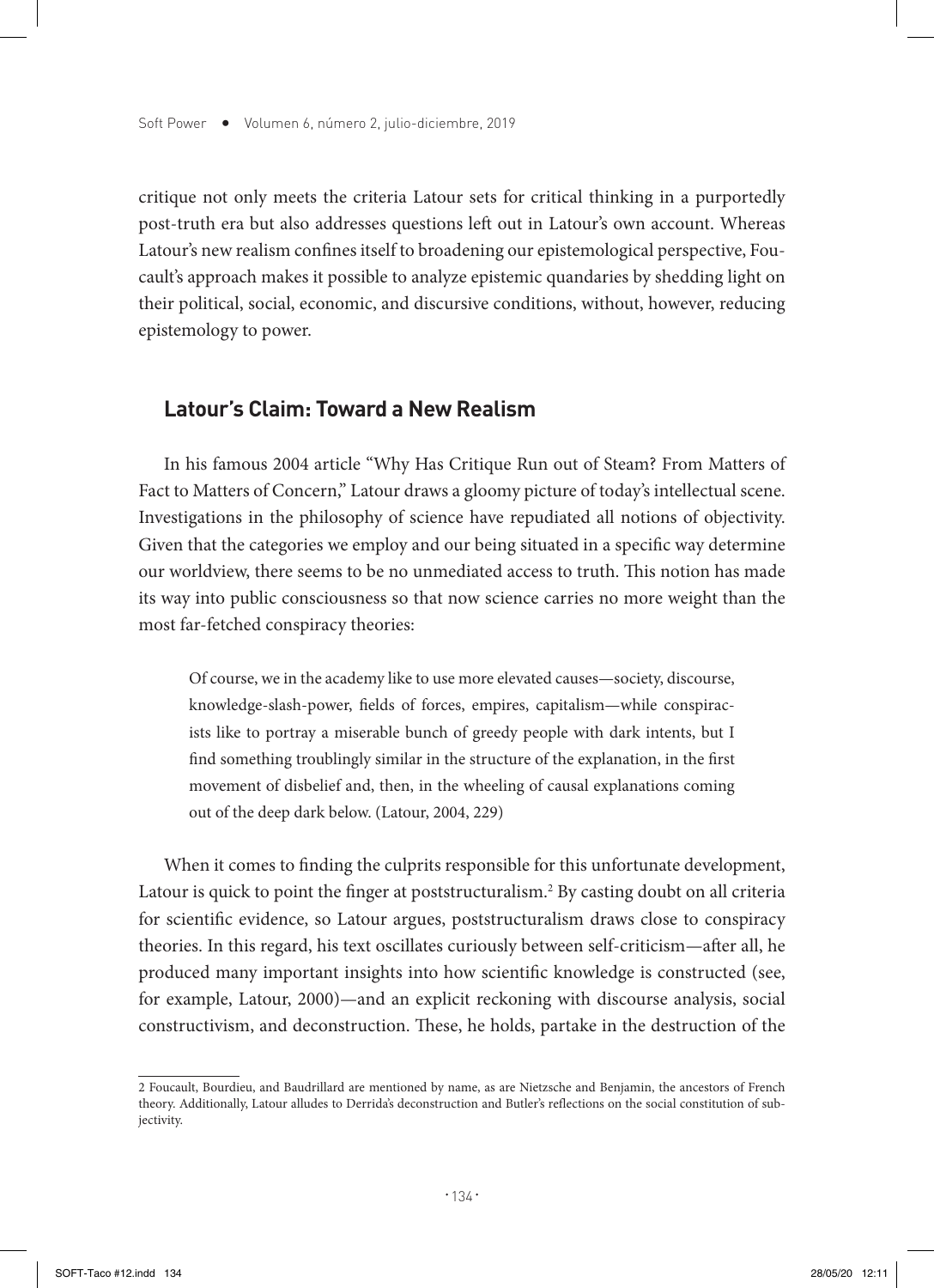critical spirit. In times of post-truth politics and fake news, arguments as to the relativity and constructedness of facts appear commonplace, and "French" social criticism cannot but seem an anachronistic endeavor. Insofar as poststructuralism questions the givenness and inalterability of facts, it is no longer able to draw a line between scientific findings and mere opinions. This, Latour thinks, leaves us with the task of reconsidering the terms of critique.

To do so, Latour examines the tools available to critical theory and tries to specify more clearly the initial aims of his own research. For his part, it had never been intended to "get *away* from facts but *closer* to them" (Latour, 2004, p. 231). Accordingly, he proposes a *new realism—*a realism that focuses no longer on mere *matters of fact* but on *matters of concern*. 3 This, he argues, leads not only to a sophisticated concept of experience but also to an ethos that protects and cherishes the world's richness. And it allows us to reconfigure critique in such a way that it does not treat objects in isolation but respects their relationality.

In order to achieve this goal and define his notion of matters of concern, Latour draws on Heidegger's late thought on the concepts of the "Thing" and the "Fourfold". Thus, it is necessary that we turn to Heidegger before homing in on Latour's own account.

# **Heidegger on the Given: From the "Totality of Involvements" to the "Fourfold"**

Heidegger begins by asking how we encounter things in the world. He rejects reductionist approaches to experience, trying to regain a notion of its richness and multiple facets. He shows that we do not experience things as present-at-hand objects that

<sup>3</sup> Latour anticipates the labels the German philosopher Markus Gabriel uses by more than a decade, both in substance and as regards the latter's polemics. Like Latour, Gabriel proclaims a "new realism," drawing heavily on Heidegger in doing so, and blames "postmodernism" for conjuring up the evils of relativism (see Gabriel, 2016). What is typical of the return of postmodernism-bashing in the German feuilleton is that its proponents usually do not deign to discuss, let alone quote, what thinkers such as Foucault, Lyotard, Derrida, or Butler actually say. In this vein, Michael Hampe refers to the supposed failure of contemporary critical theory when it comes to explaining post-truth politics, without, however, offering evidence for his claim (see Hampe, 2016, 48). Remarkably, such different thinkers as Hampe, Gabriel, and Latour all seem to find it unnecessary to support their accusations with actual references to "postmodernist" or poststructuralist texts. Instead, they invoke the mood in academia, impressions, and what they believe to be the popular feeling. Hampe contents himself with a reference to the present atmosphere in "leftist cultural studies;" Gabriel settles for some Nietzschean dicta to sum up his hypotheses about "postmodernism;" and Latour appeals to a watered-down and popularized standard model of critique to make his claim about the naivety of critical theory plausible. In doing so, Hampe, Gabriel, and Latour repeat the post-truth gesture *par excellence*: They no longer refer to scientific evidence and data – such as quotable hypotheses and arguments – but focus on feelings and moods.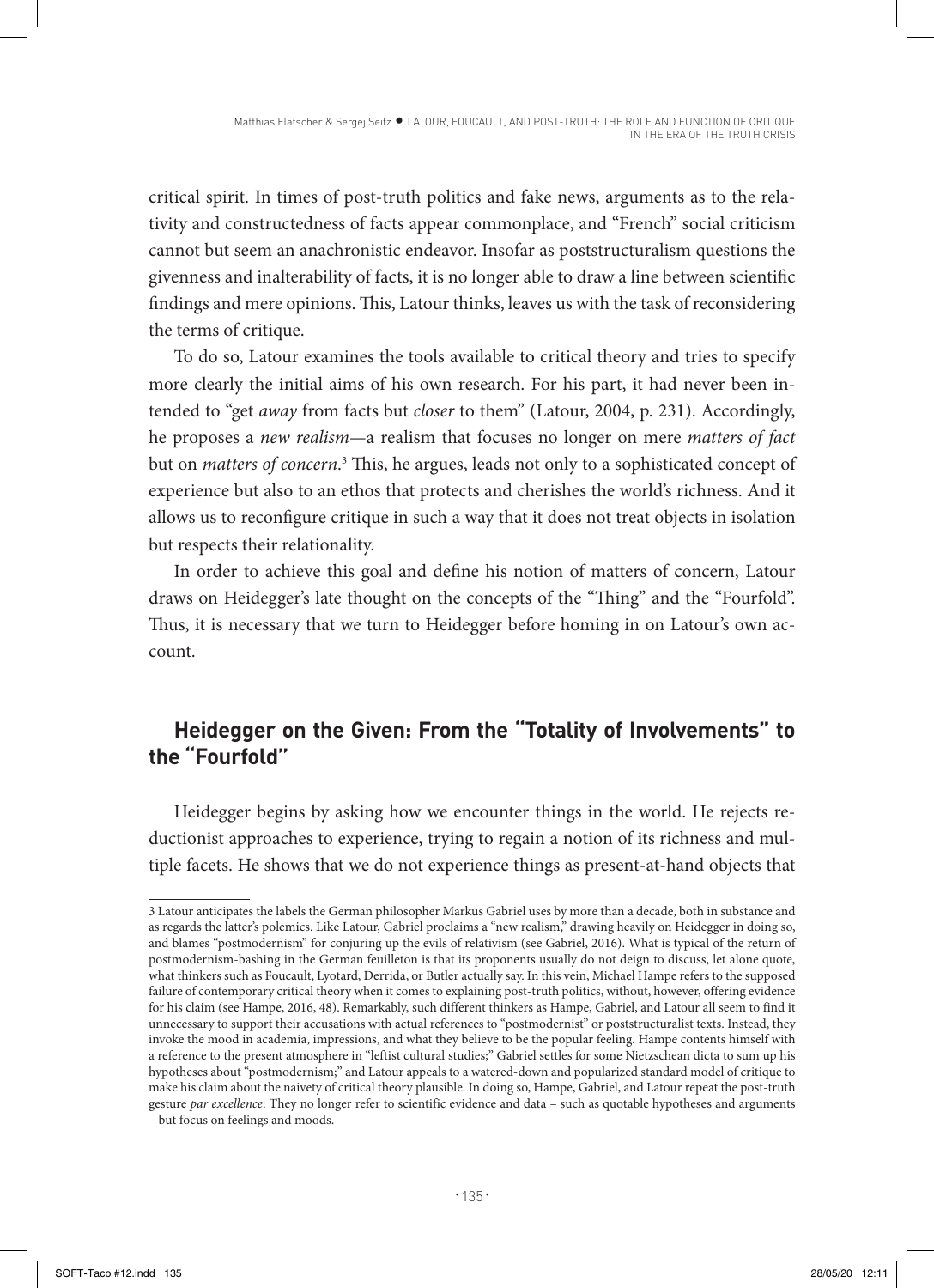may be used and exploited. Against such an impoverished conception of objectivity, Heidegger seeks to restore things in their full diversity and abundance of experiential possibilities by highlighting their constitutive relationality—that is, their being located within a web of references.

Starting with *Being and Time*, Heidegger criticizes the tendency to interpret all things in terms of an "ontology of presence-at-hand" (*Vorhandenheit*) that conceives of things as isolated objects presenting themselves readily to an equally isolated subject (Heidegger, 1985, p. 66-72, see also Posselt/Flatscher, 2016, pp. 180-186). According to Heidegger, such a view cannot do justice to our relatedness to the world—to the fact, that is, that our relation to the given is always already embedded in an intricate web of references. Think, so Heidegger suggests, of a workshop. Picking up a hammer, we do not first register and process sense data to then identify the object we are holding in our hands as a hammer. Rather, we use the hammer without hesitation to, say, knock a nail into the wall. We encounter the hammer as *equipment* (*Zeug*), as a tool that helps us accomplish a task. As such, the hammer is embedded in a "totality of involvements "(Heidegger, 1985, p. 115-117) that makes us understand it as something ready-to-hand. The hammer refers to the other tools in the workshop, to the bodily condition of its user, to a certain usage, to activities related to hammering, and to other possibilities, all of which have a specific history; it refers to its producer, to the materials it is made of, etc.<sup>4</sup>

In his later writings, Heidegger reformulates and radicalizes his reflections on the relationality and historicity of objects. Starting in the mid-1940s, he draws on the Old High German word *thing*, which used to refer to a *people's assembly* or *trial*, to suggest that the *Ding* (*thing*) be construed as a *gathering.*<sup>5</sup> No object, Heidegger argues, simply presents itself to a subject. Rather, each thing assembles within itself an intricate web of relations. Heidegger's prime example is that of a jug (see Heidegger, 1971a, p. 171). Since a jug is a man-made thing, it refers to its producer and the process of its production; moreover, it establishes a certain relation between the drinker and the drink (wine, as Heidegger has it); and it even refers to the grapevines, the fertile soil on which they throve, and

<sup>4 &</sup>quot;In the environment certain entities become accessible which are always ready-to-hand, but which, in themselves, do not need to be produced. Hammer, tongs, and needle, refer in themselves to steel, iron, metal, mineral, wood, in that they consist of these. In equipment that is used, 'Nature' is discovered along with it by that use—the 'Nature' we find in natural products." (Heidegger, 1985, p. 100)

<sup>5 &</sup>quot;Our language denotes what a gathering is by an ancient word. That word is: thing." (Heidegger, 1971a, p. 171) Latour criticizes Heidegger for establishing "a dichotomy between Gegenstand and Thing" (Latour, 2004, p. 234), overlooking that Heidegger himself withdraws this distinction in his later work (along with the transcendental-horizontal conception of Dasein). In retrospect, it can even be shown that Heidegger's notion of "equipment," as he elaborates it in *Being and Time*, combines reality and relationality in the same that his conception of the thing does.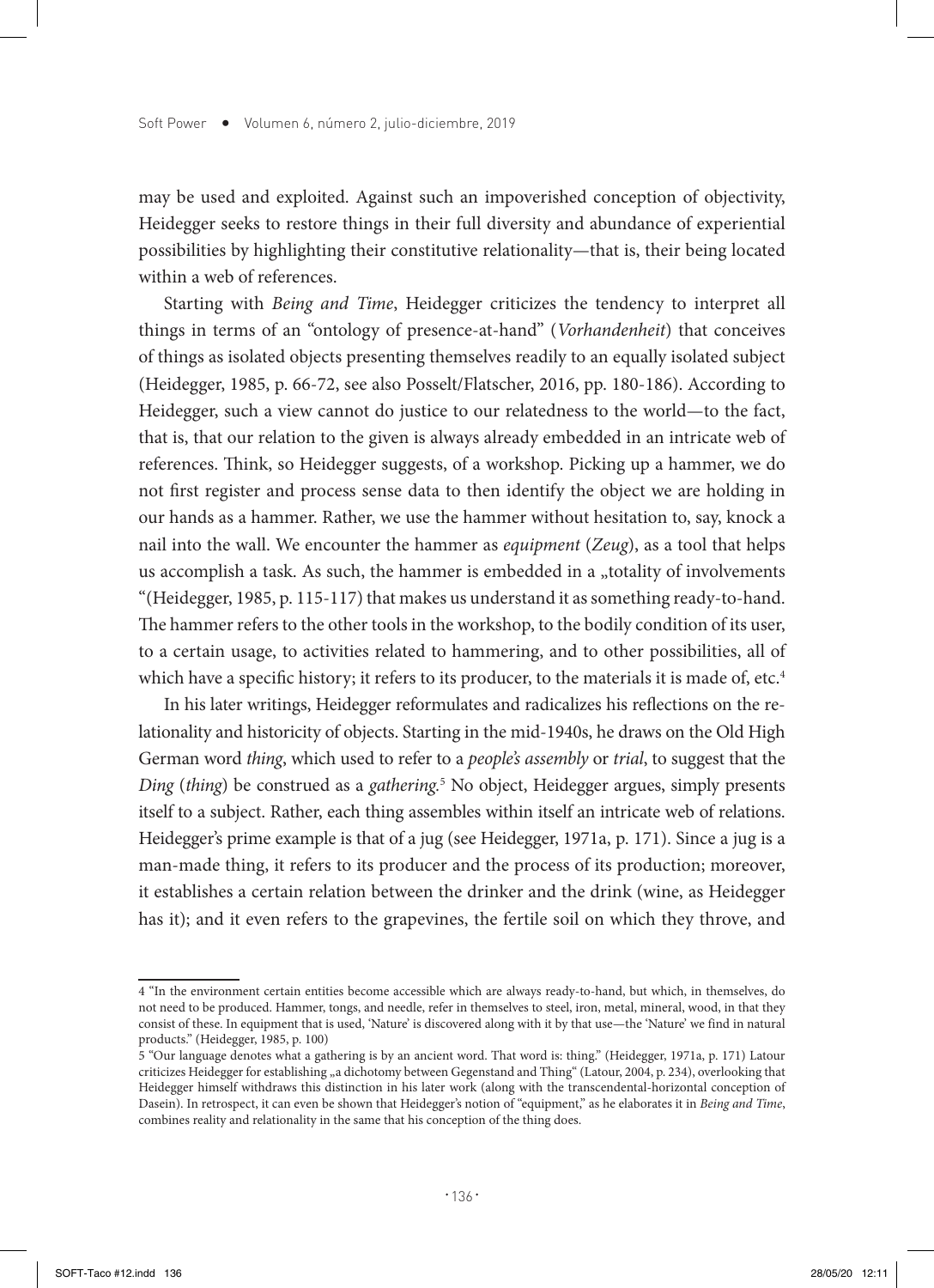the auspicious weather that helped them grow.6 Heidegger terms this complex web of relations "the fourfold" (*Geviert*). In each thing, the fourfold gathers together "earth and sky, divinities and mortals "(Heidegger, 1971a, 171)—that is, to put it in more modern terms, it assembles all possible references. Heidegger's central thesis is this: *Apprehending something always means co-apprehending something else.* The complex referentiality designated by the fourfold cannot be reduced to a simple object or mere sense data but must be grasped as something that concerns us and that we are involved in. Here, Heidegger goes beyond the transcendental-horizontal approach of *Being and Time* (and, at least in his view, Husserl's phenomenology as such). For he stops viewing the world in terms of Dasein's projects, instead regarding the "mortals" —at whose plurality Heidegger hints without further elaborating on it—as but one of the fourfold's poles (see also Heidegger, 1971b). Thus, Heidegger not only puts forward a new phenomenology of the thing but also proposes a theory of subjectivity that runs athwart the modern understanding of the subject as a sovereign and transparent agent. We will come back to this aspect in our discussion of Foucault's conception of a genealogical critique.

# **A New Concept of Facticity and a New Concept of Critique**

Applying Heidegger's reflections on the thing to the present situation, Latour brings to the fore the complex processes by which "mere" objects become "matters of concern" and, conversely, "matters of concern" congeal into unambiguous, clearly defined objects. Exemplifying the former process, Latour does not, like Heidegger, turn to a relatively simple "object" but rather chooses a complex one—namely, the space shuttle *Columbia—*a supposedly highly accomplished, fully understood, and readily available object—that, while reentering the Earth's atmosphere, broke apart and crashed in 2003. The events following the crash—the technical, scientific, and juridical investigations into its causes, the mourning discourses, and the literal collecting and gathering of the many pieces scattered across the land—show how "suddenly, in a stroke, an object had become a thing, a matter of fact was considered as a matter of great concern":

<sup>6</sup> In Heidegger's "powerful vocabulary" (Latour, 2004, p. 233), this reads as follows: "the drink [*Trank*] abides in the whole gathering involved in the event of drinking [*Getränk*]. This gathering is the belonging-together in the event of drinking of what is offered and received as drinkable. The whole gathering of the drink [*Getränk*] consists of the drink offered [*Trank*] and the drink received [*Trunk*]. What is offered as drinkable is among other things wine. The one who drinks is the human. The whole gathering of the drink as what is offered abides in the wine, which abides in the grapevine, which abides in the earth and in the gifts from the sky." (Heidegger, 2010, p. 87)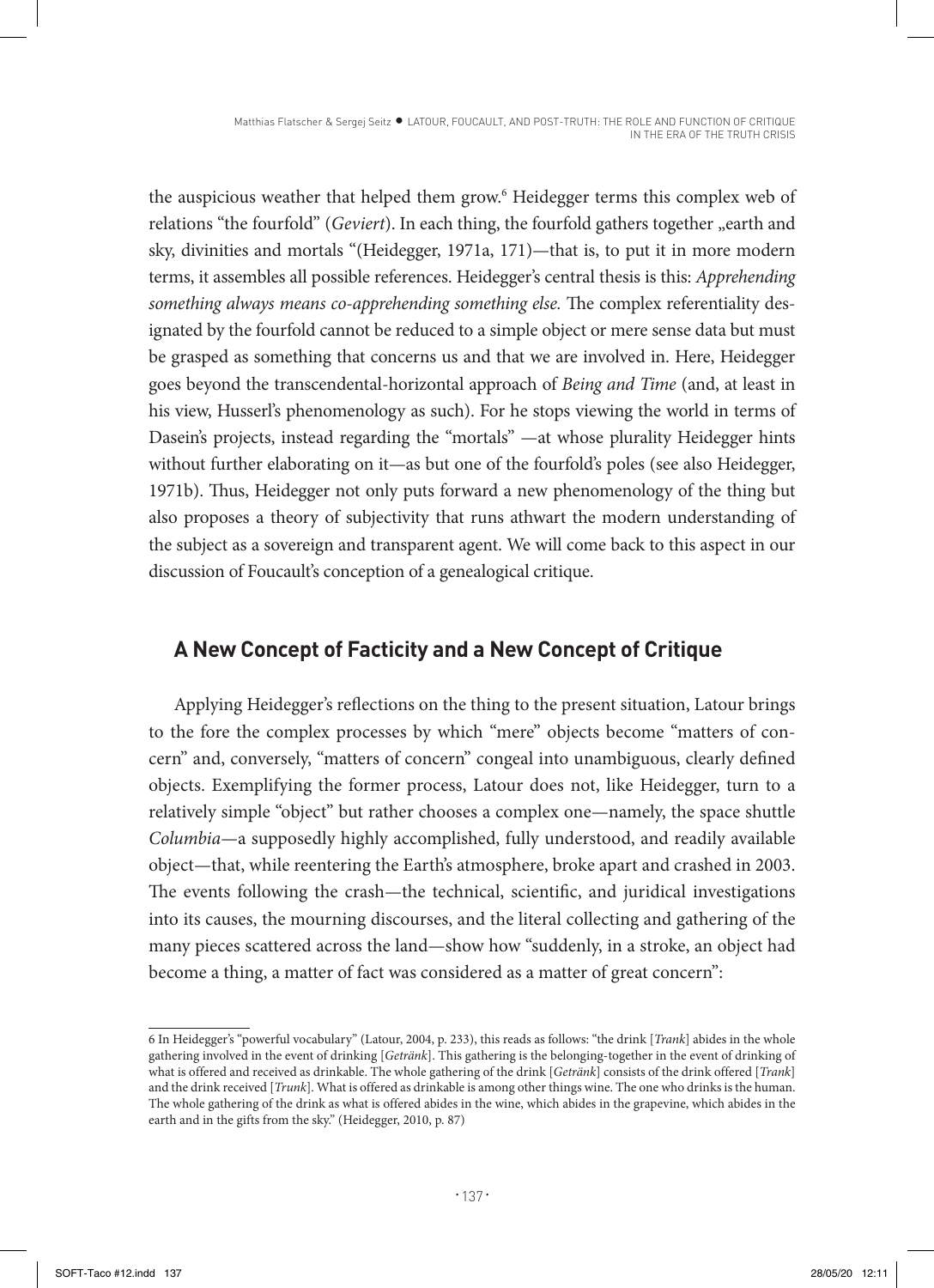If a thing is a gathering, as Heidegger says, how striking to see how it can suddenly disband. If the "thinging of the thing" is a gathering that always connects the 'united four, earth and sky, divinities and mortals, in the simple onefold of their self-unified fourfold,' how could there be a better example of this making and unmaking than this catastrophe unfolding all its thousands of folds? (Latour, 2004, p. 235)

To exemplify the opposite process—the reduction of a matter of concern to a matter of fact—Latour turns to the decision of the US government to attack Iraq. The many debates and reflections preceding the US campaign, Latour holds, were indeed "a Thing with a capital T," but they worked toward coalescing "in one unifying, unanimous, solid, mastered object, masses of people, opinions, and might" (Latour, 2004, p. 235). Colin Powell's notorious speech at the UN Security Council in 2003 illustrates this reduction perfectly. To make the case for an invasion of Iraq, Powell pulled out what seemed to be a vial of anthrax, thus condensing the question of war into one tiny "object".

For Latour, both examples show that we must reject the effort of modern epistemology to reduce objects to mere matters of fact in favor of a new realism. This new realism teaches us to perceive facts and objects as "highly complex, historically situated, richly diverse matters of concern" (Latour, 2004, p.237).<sup>7</sup> As Latour sees it, contemporary critique primarily focuses on the constructed character of facts, tracing them back to a power-laden process of social construction and thus transforming them into mere fairies. He wants us to know, however, that his own sociological investigations were not aimed at debunking facts:

The mistake would be to believe that we too have given a social explanation of scientific facts. No, even though it is true that at first we tried, like good critics trained in the good schools, to use the armaments handed to us by our betters and elders to crack open—one of their favorite expressions, meaning to destroy—religion, power, discourse, hegemony. But, fortunately (yes, fortunately!), one after the other, we witnessed that the black boxes of science remained closed and that

<sup>7</sup> In a similar way, but distancing himself from Heidegger, Hans-Jörg Rheinberger differentiates between "technological" and "scientific" objects. Although the latter depend on the former in order to appear in experimental settings, they are "fragile,", remaining, as it were, *in statu nascendi*. Aside from drawing attention to this precarious status of epistemic objects, Rheinberger, like Latour, argues that by having their identity established, scientific objects may petrify and become technological objects (see Rheinberger, 1992, p. 67-82).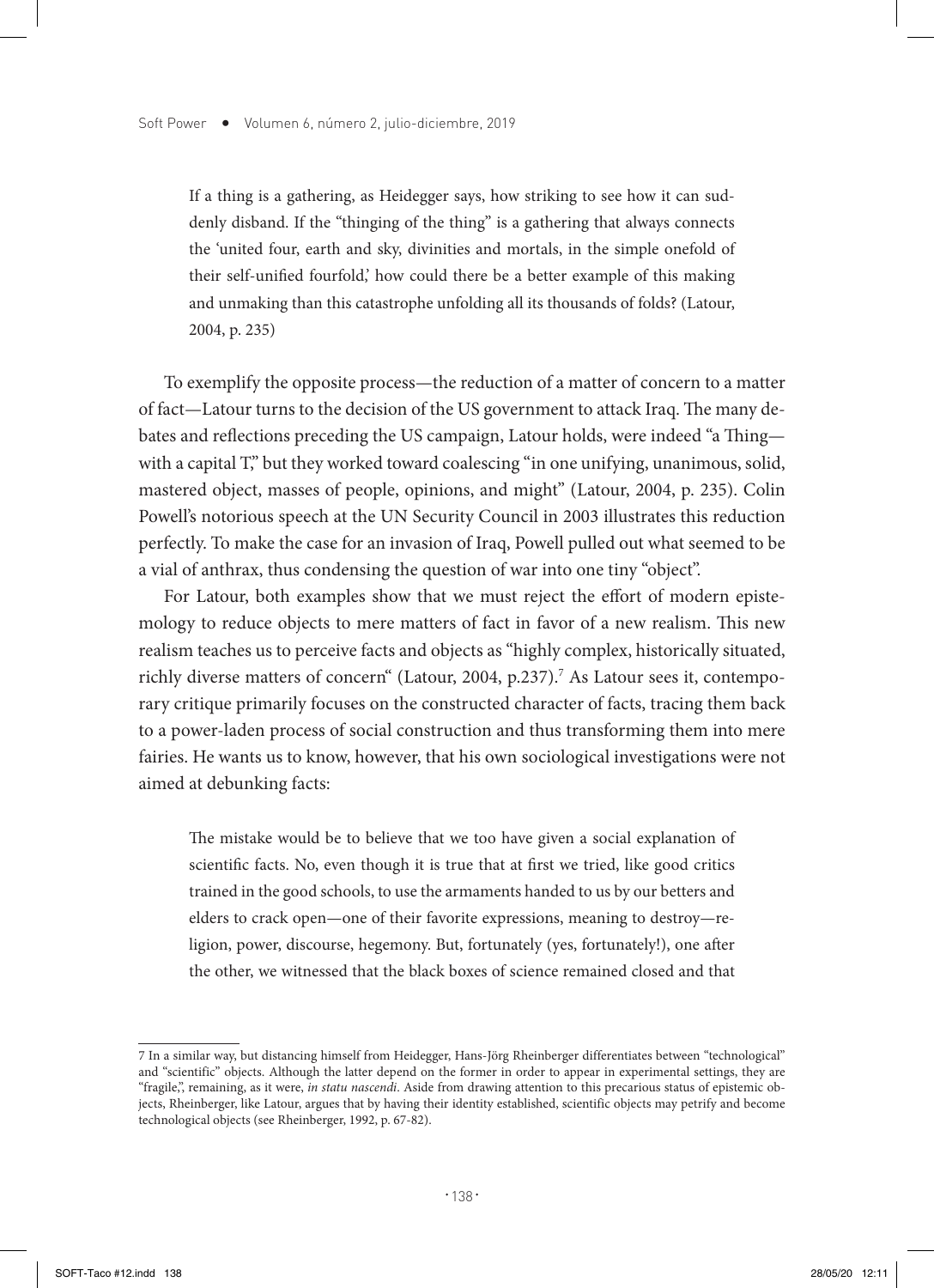it was rather the tools that lay in the dust of our workshop, disjointed and broken. Put simply, critique was useless against objects of some solidity. (Latour, 2004, p. 242)

Latour suggests that we go beyond the dispute between positivism and social constructivism. Rather than side with either the "fact position" or the "fairy position," we should strive to arrive at a "fair position" (Latour 2004, p. 243)—a position, that is, that respects the peculiarity and autonomy of things while at the same time accounting for their relationality. Seeking support for this new approach, Latour can no longer refer to Heidegger, who, he holds, reaches an impasse when he indulges his hostility toward science. Instead, and rather surprisingly, Latour turns to Alfred Whitehead. Whitehead, Latour claims, has furnished us Çwith a complex understanding of nature and objectivity. In his Tanner lectures *The Concept of Nature*, for instance, Whitehead refuses to confine himself to analyzing but a limited set of paradigmatic natural objects and instead urges us to consider the complexity of our engagement with the things that affect us: "For us the red glow of the sunset should be as much part of nature as are the molecules and electric waves by which men of science would explain the phenomenon." (Whitehead, 1995, p. 20) According to Latour, this practice of gathering together and assembling the ways in which we approach phenomena provides us with a standard by which critique can operate: "The critic is not the one who debunks"—that is, the one who reduces the given to the social conditions of its construction— "but the one who assembles." (Latour, 2004, p.246) The "assembling" or "gathering" critic analyzes, and preserves, the referential web of relations that make a thing a thing. Critique thus becomes a cautious care for the fragile, requiring that we bring into relief the multidimensionality of the gathered.

## **A Gathering Epistemology as a New Form of Critique?**

Latour does not bother to verify his accusations against poststructuralist models of critique by, say, quoting from texts that would actually try to debunk facts and expose them as mere fairies (see above note 2). Instead, he repeats the very gesture he takes issue with, reducing a complex and conflictual field (the "assembly" of contemporary models of critique) to a seemingly unambiguous and clearly defined "object". By misrepresenting the plethora of critical theories as a single failed project, Latour strays from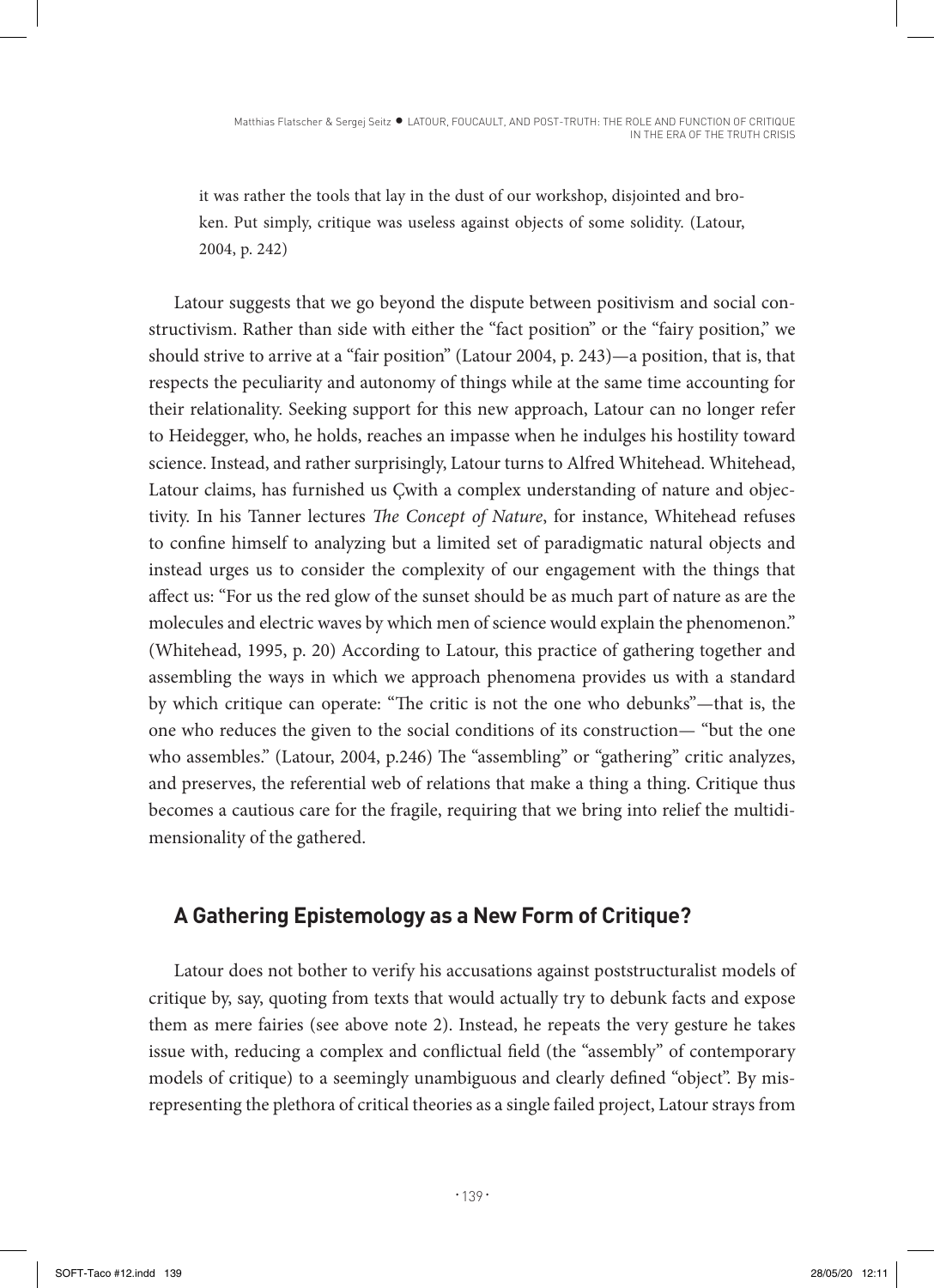the path that he thinks a critical analysis must follow. In short, in his critique of critique, Latour is not a gathering but a debunking critic.

On top of that, Latour's rhetoric is deeply disturbing. Not only does he employ a belligerent vocabulary, evoking scenes of combat, weaponry, generals, strategies, etc.,<sup>8</sup> but he also produces obscurities that elude the reader. For instance, he accuses traditional critique of "fight[ing] the wrong enemies" and of having been "considered as friends by the wrong sort of allies" (Latour, 2004, p.231) without further specifying what he means. These and other obscurities add a conspirative note to his text.

What is more, Latour's claim about poststructuralism unwittingly forming an alliance with post-truth strategies that seek to undermine scientific facts does not bear scrutiny. True, if one trawls through online forums of climate change deniers or visits websites promulgating the idea of intelligent design, one will, indeed, find an occasional reference to "postmodernism" as a potential ally in the effort to defend anti-evolutionary religious propaganda,<sup>9</sup> as well as harsh denials of any such affinities on the part of the "creationists" (see e.g. Reynolds, 2010). The great majority of these publications, however, do not draw on "postmodernist" concepts but rather resort to scientific positivism to make their claims. In this vein, "religious" or "skeptical" deniers of climate change or evolutionary biology continuously point out either that these theories are not falsifiable and therefore unscientific (see e.g. already Morris, 1974) or that they are "mere theories"<sup>10</sup> and thus "falsifiable" and possibly wrong.<sup>11</sup> From this it follows that, against what those riding the bandwagon of postmodernism-bashing might believe, the involuntary godfather of post-truth obscurantism is Popper, not Lyotard.<sup>12</sup>

<sup>8 &</sup>quot;Of course conspiracy theories are an absurd deformation of our own arguments, but, like weapons smuggled through a fuzzy border to the wrong party, these are our weapons nonetheless. In spite of all the deformations, it is easy to recognize, still burnt in the steel, our trademark: *Made in Criticalland*. Do you see why I am worried? Threats might have changed so much that we might still be directing all our arsenal east or west while the enemy has now moved to a very different place. After all, masses of atomic missiles are transformed into a huge pile of junk once the question becomes how to defend against militants armed with box cutters or dirty bombs. Why would it not be the same with our critical arsenal, with the neutron bombs of deconstruction, with the missiles of discourse analysis?" (Latour, 2004, p. 230)

<sup>9</sup> For a collection of some references, see Robert Pennock (2010). He shows that, for the most part, it was but a single prominent proponent of the creationist movement that referred to "postmodernism".

<sup>10</sup> Laurence Moran deals with these accusations; see Moran, 1993.

<sup>11</sup> There is, especially as regards climate change denial, a third, particularly inane "skeptical" position—one that is based on a blinkered, naïve realism à la "It's freezing cold outside—and these eggheads talk about global warming!" One of the most prominent proponents of this position is Donald Trump, the President of the United States. In 2007 he twittered the following: "In the East, it could be the COLDEST New Year's Eve on record. Perhaps we could use a little bit of that good old Global Warming that our Country, but not other countries, was going to pay TRILLIONS OF DOLLARS to protect against. Bundle up!" (28.12.2017)

<sup>12</sup> The Wikipedia article "Objections to Evolution" illustrates this perfectly. While it reconstructs and refutes pseudo-falsificationist and pseudo-positivist positions, the article makes no mention of objections inspired by "postmodernism." Note, however, that we do not want to claim that there is some unacknowledged affinity between positivism and post-truth obscurantism. The reason why climate change deniers and their kind resort to the parlance of scientific positivism is that it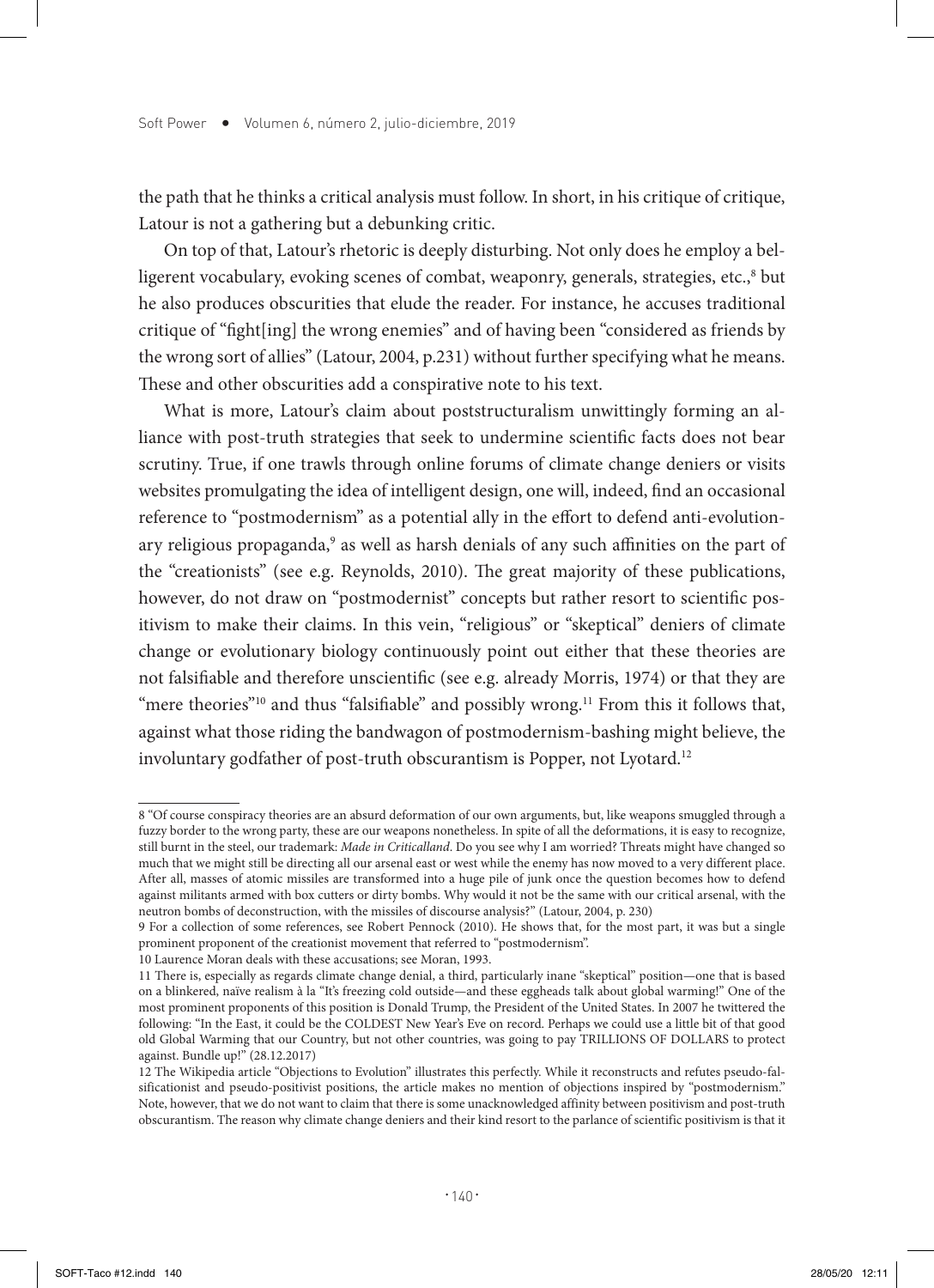Latour's weaker claim of a mere "structural analogy" between poststructuralist critique and conspirative-obscurantist positions (without identifiable interaction) derives its plausibility from being predicated on a watered-down, popularized version of poststructuralism. If, however, we direct our gaze toward thinkers such as Foucault, Lyotard, Derrida, or Butler, we will not only find ideas and arguments that Latour, without noting it, uses for his own account<sup>13</sup> but also come across tools that help us analyze the present predicament.<sup>14</sup>

To substantiate this claim, let us, first, zoom in on Latour's exclusive focus on epistemology.15 As we have seen, Latour dismisses the reductionist epistemological paradigm that construes the epistemic subject and its object as isolated entities in favor of a much more complex concept of object-relatedness. The main problem with the reductionist view, Latour argues, is its notion of mere facts, because it leads to an ill-conceived understanding of experience: "matters of fact are a poor *proxy* of experience and of experimentation" and "a confusing bundle of polemics, of epistemology, of modernist politics that can in no way claim to represent what is requested by a realist attitude" (Latour, 2004, p.52).<sup>16</sup> Latour's gathering realism, on the other hand, knows what the proponents of reductionist empiricism ignore—namely, that the given presupposes a web of relations and cannot be understood in isolation of its relationality. For the project of a new critique, this means that it has to defend these relational entities against reductionism, constructivism, and obscurantism. Accordingly, if we were to respond to climate change deniers, we would neither (like the reductionist) refer to isolated facts and data nor (like the constructivist) try to expose

dominates the academic discourse of our times. In other words, they would be ill-advised if they tried to justify their claims by drawing on what are but marginalized positions within academia.

<sup>13</sup> Judith Butler, for instance, responds to critics of *Gender Trouble* (1990) who accuse her of proposing an implausible version of social constructivism by advancing, in *Bodies that Matter* (1993), a theory of bodily materiality and materialization that aims at analyzing the processes by which human bodies are constituted as bodies that matter—that is, as matters of concern. In this sense, Butler anticipates Latour's change of focus from matters of fact to matters of concern.

<sup>14</sup> Here, we can also turn to Donna Haraway's feminist epistemology. With her concept of "situated knowledges," Haraway anticipates both Latour's claim that we ought to realign critical theory and his plea for a new, non-reductionist concept of experience. Haraway argues that "it is not enough to show radical historical contingency and modes of construction for everything." Rather, a feminist epistemology must engage with standard science in order to gain "enforceable, reliable accounts of things not reducible to power moves and agonistic, high status games of rhetoric or to scientistic, positivist arrogance" (Haraway, 1991, p. 187-188). Her concept of *situated* knowledge highlights that knowledge is constitutively embodied. As such, it involves a concrete positioning and ethico-political responsibility. Latour ignores these aspects.

<sup>15</sup> Dagmar Comtesse presented a similar argument in her IPW-lecture "Fake News und Kontingenzdenken. Für Machtanalyse statt Wahrheitsglauben" (University of Vienna, 19.4.2018), helping us to clarify our own position.

<sup>16</sup> In light of this passage, Latour's position could also be interpreted as a normative reversal of what he takes to be the dominant version of contemporary critique. For as these lines make clear, Latour shares the view that the given is constituted within (social and political) relations. What he rejects, though, is the normative evaluation that accompanies this position.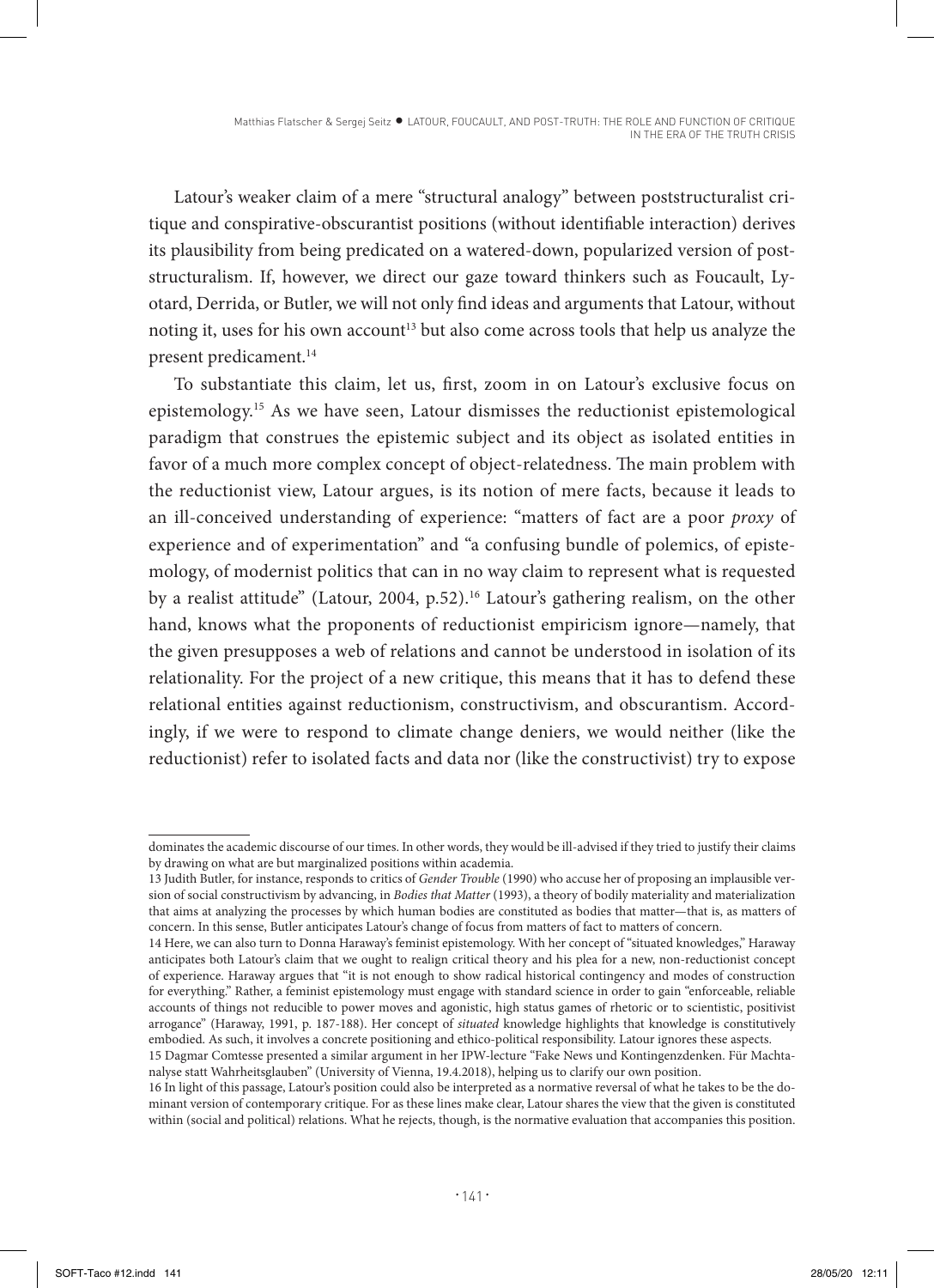the fabricated nature of all factual positions; as gathering critics, we would, rather, make explicit the complex scientific, historical, ethical, and social processes of assembly that are necessary for an "object" such as climate change to come into existence and be recognized as such. Drawing on Heidegger's parlance, the position of the critic would thus be that of a "shepherd of being".

What is missing in this picture is the institutional framework in which the gathering of relations and the preservation of diverse approaches are supposed to come into play. When Latour conjures up the possibility of "a multifarious inquiry launched with the tools of anthropology, philosophy, metaphysics, history, sociology to detect *how many participants* are gathered in a *thing* to make it exist and to maintain its existence" (Latour, 2004, p. 246), he seems to assume that all problems disappear as soon as a large number of disciplines have their say. It is not clear, however, how such a multifarious inquiry may help us solve concrete problems such as climate change denial (not to mention the fact that a number of disciplines already work together). Even more troubling is that, in the final analysis, Latour's gathering critique amounts to scientific pedagogy. Indeed, Latour seems to think that it suffices to explain to climate change deniers how it came that we accept climate change as real (that is, what had to be gathered) in order for them to renounce their skepticism.

Latour fails to take into consideration the strategic, economic, and political interests that play into post-truth obscurantism, or, for that matter, climate change denial. Indeed, he restricts himself to offering an expanded and transformed epistemology from matters of fact to matters of concern—and a new concept of objectivity—from the object to the thing-as-gathering. He does not, however, explicate the relation this expanded notion of epistemology bears to the spheres of social power, economy and politics. In fact, Latour hardly ever addresses the question of power—and when he does, he uses mostly dismissive and negative terms. Contrary to what Latour seems to think, pondering the relation of power and knowledge does not in any way mean conflating the two. In other words: Why should power relations not play a role in the gathering that makes a thing a thing? There has been no one more meticulous in the study of the complex relationship between knowledge and the formation of truth, social power, and subjectivity than Michel Foucault, who argues that these factors are constitutive of, but not reducible to, one another. Therefore, it is to him that we now turn in order to address the lacuna in Latour's reflections—that is, the question of power.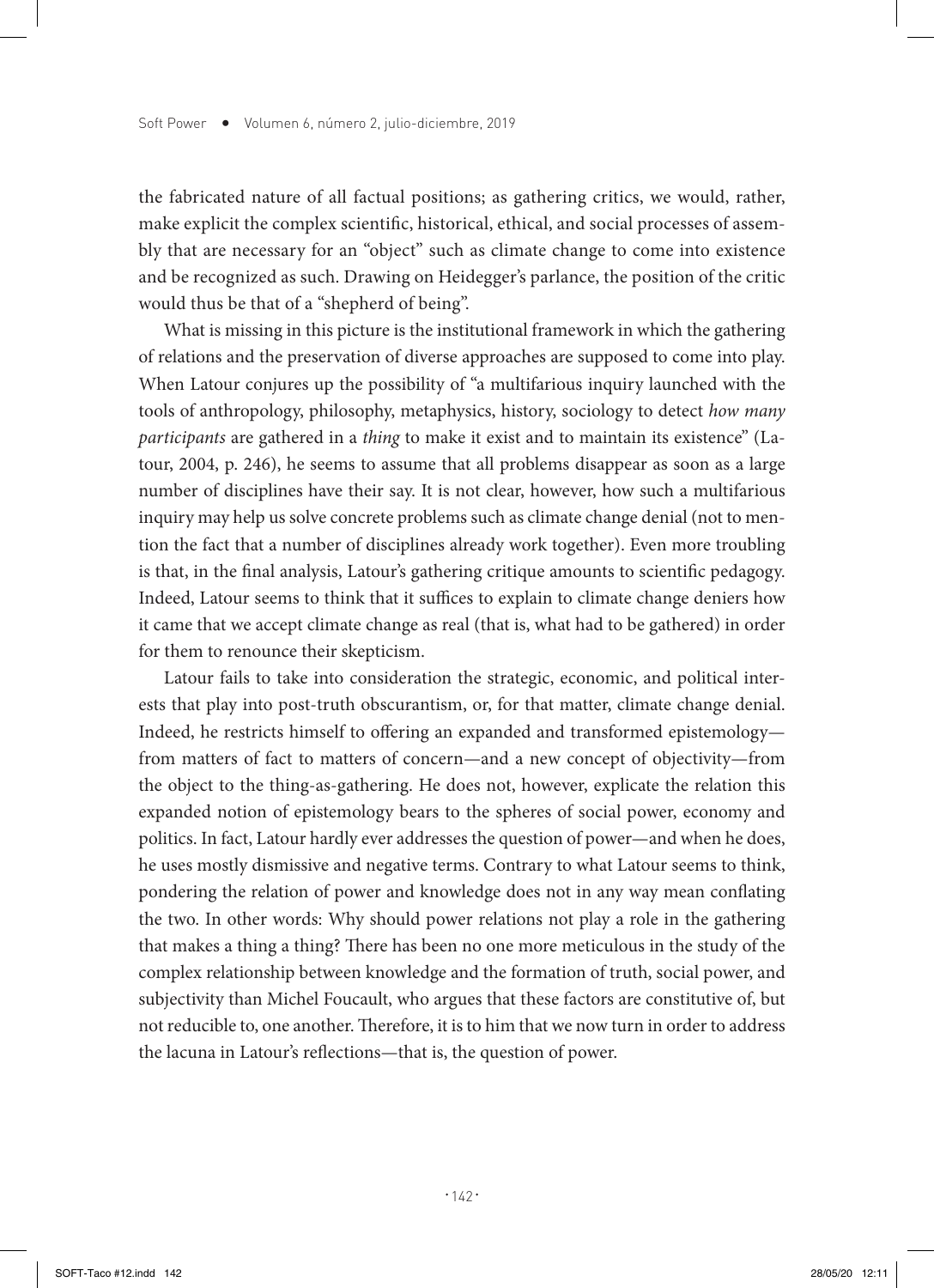## **Between Truth, Power, and Subjectivity: Back to Foucault**

In our attempt to evaluate Foucault's reflections on critique in terms of Latour's criteria for critical thinking, we do not, as one might expect, draw on Foucault's more popular and oft-quoted ponderings on critique (see Foucault, 1997). Instead, we concentrate on two strands in the intricate fabric of his oeuvre that respond directly to the challenges Latour sets. There are two steps to our argument. First, we focus on Foucault's reflections on the complex of knowledge and power, to which Latour refers rather contemptuously in "Why has Critique Run out of Steam?" In the 1970s Foucault analyzes the paradigm shift in epistemology from "inquiry" (*enquête*) to "examination" (*epreuve*). In doing so, he goes beyond traditional epistemology, taking into consideration the question of power via an analysis of the discursive transformations that accompany the rise of capitalism, civil law, and the Humanities and in which economic, political, and juridical aspects come into play against an institutional background (Foucault, 2002). Second, we draw on Foucault's late lectures on the antique concept of *parrhesia* or truth-telling. Here, Foucault not only analyzes the interrelation between truth, power, and subjectivity but also examines a specific "truth crisis" that hit Greek antiquity (see Gehring/ Gelhard, 2012, Posselt/Seitz, 2018).

Foucault describes the decisive shift from the paradigm of inquiry to that of examination along the following lines: Since the beginning of the nineteenth century, several transformations have caused the decline of inquiry as the primary means to acquire knowledge. The procedure of inquiry, originating in juridical practice and well-established since antiquity, aims at reconstructing an event by interrogating witnesses and gathering evidence. In modernity, the method of inquiry morphs into "panopticism." Now, a multitude of different institutions—schools, factories, mental hospitals, prisons, etc.—surveil, control, and normalize subjects in order to gather knowledge. In his 1973 lecture *Truth and Juridical Forms*, Foucault describes this as follows:

It was no longer a matter of reconstituting an event, but something—or, rather, someone—who needed total, uninterrupted supervision. A constant supervision of individuals by someone who exercised a power over them—schoolteacher, foreman, physician, psychiatrist, prison warden—and who, so long as he exercised power, had the possibility of both supervising and constituting a knowledge concerning those he supervised. A knowledge that now was no longer about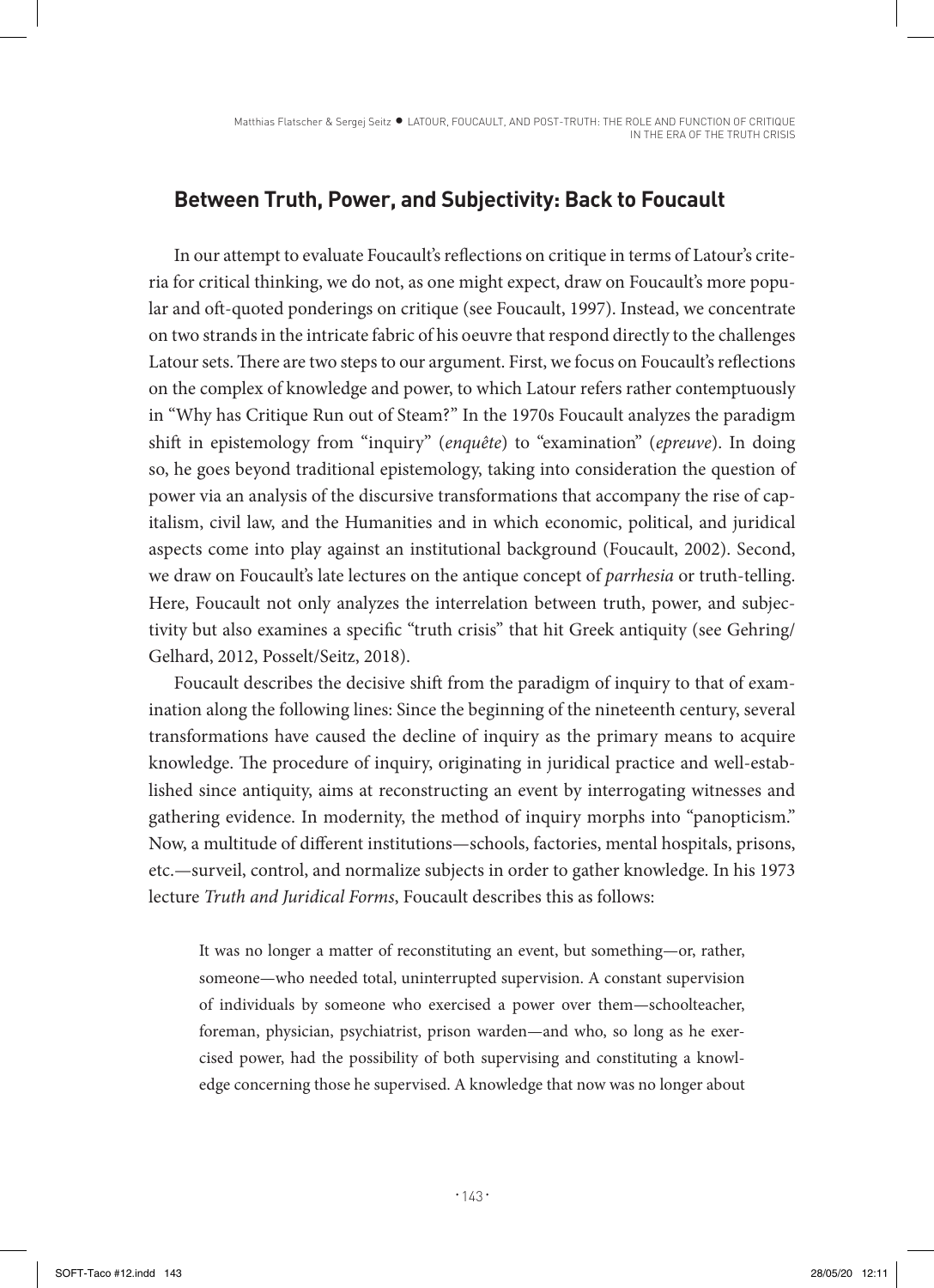determining whether or not something had occurred; rather, it was about whether an individual was behaving as he should, in accordance with the rule or not, and whether he was progressing or not. (Foucault, 2002, p. 59)

As this passage makes clear, the shift away from matters of fact—the primary concern of the method of inquiry—occurs two hundred years earlier than Latour thinks. Additionally, Foucault traces inquiry's origins back to Greek antiquity and the investigation into the regicide in Sophocles' *Oedipus Rex* (see Foucault, 2008)*.* Unlike Latour, Foucault carries out a discursive and genealogical analysis of the practices that aim at gathering and assembling knowledge. He probes into the compulsory urge to control implicit in these practices of examination by turning to the institutions that play a fundamental role in what he terms the "disciplinary society," whose mechanisms, along with panopticism, still affect how we live. Here, thinking about the constitution of the subject always entails contemplating a history of power. According to Foucault, knowledge refers not only to natural or produced objects but to human beings—a fact that Latour merely alludes to in his object-oriented conception. Importantly, the control of human beings also plays into the hands of capitalism. When wealth ceases to be defined primarily in terms of landownership and money and instead is understood in terms of movable forms of capital, such as resources, commodities, and machinery, that require protection from thieves and looters, new instruments of control have to be invented. In this context, surveillance should not only respond to crimes already committed but rather forestall possible offences.

Foucault shows how these apparatuses of control combine prototypes of state and non-state coercion, and he elaborates on how this combination manifests itself in a variety of institutions, ranging from schools to factories and barracks to mental hospitals and prisons. Starting in the nineteenth century, these institutions exercise more and more control, handing over the subjects individualized by the disciplinary apparatus to work, keeping them under constant surveillance and even checking on their bodies:

[I]f one closely analyzes the reasons for which individuals' entire existence was controlled by these institutions, one sees that, at bottom, it was not just a matter of appropriating, extracting the maximum quantity of time but also of controlling, shaping, valorizing the individual's body according to a particular system. (Foucault, 2002, p. 82)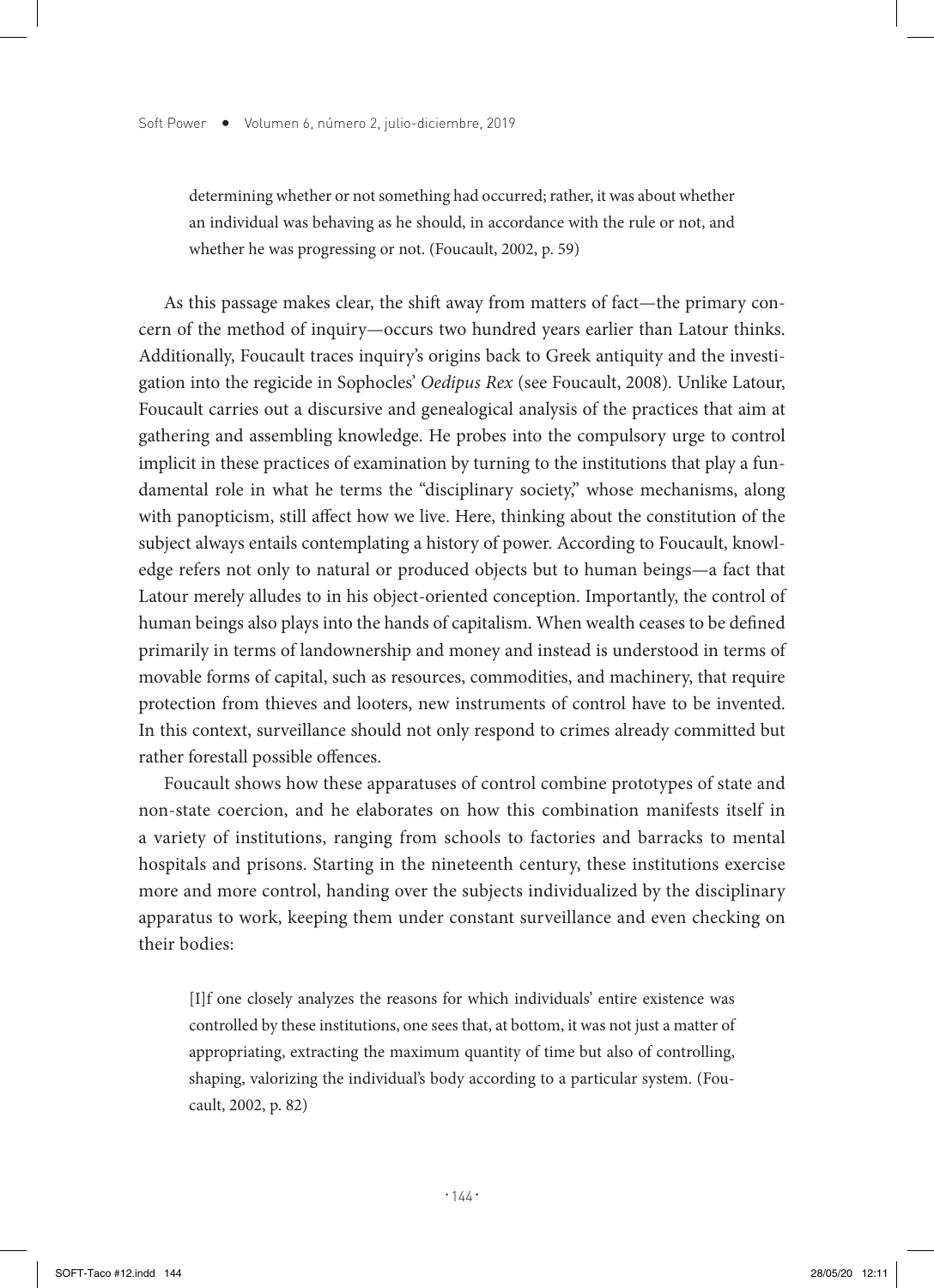These institutions represent a new kind of power that can be neither identified with sovereignty nor traced back to the state or a specific class. Rather, it is a polymorphous power that sustains the capitalist system and the bourgeois legal order (Foucault, 2008). What Foucault seems to have in mind is a complicated fabric made up of many strands: economic aspects of production, political aspects of inclusion and exclusion, juridical aspects, and the epistemic claim to knowledge.

It is important to note that Foucault's reflections on power and knowledge are predicated on his not reducing the latter to the former. Otherwise he would lose sight of the specifics of the various practices of knowledge he analyzes. Although—or, rather, because—power and knowledge are not the same, probing into forms of knowledge, so Foucault argues, requires that we reflect on their power-laden social and political conditions. By the same token, we should be aware of the fact that the practices of gathering and assembling (knowledge) have a complex and dark history—a history that Latour's presentist conception of gathering largely neglects.17 As should have become clear by now, Latour misses the point when he concedes that Foucault's historical investigations are more complex and subtler than conspiracy theories. For, in fact, Foucault's reflections have nothing in common with them. Whereas conspiracy theories assume that social phenomena have a simple and identifiable origin, a doer behind the deed, Foucault vehemently rejects all explanatory models of this type.

In his late lectures in Berkeley and at the Collège de France, Foucault reframes and radicalizes the notion that the investigation of experience must focus on epistemic practices, forms of power, and modes of subjectivation, without, however, losing sight of their irreducibility to one another. To do so, he turns to the ancient practice of *parrhesia*, a form of truth-telling that is not regulated by institutions. As Foucault points out, it is when the polis faces an institutional crisis that *parrhesia* becomes a topic to be debated in philosophical, ethical, and political discussions. Here, what Foucault terms *problematization* plays a decisive role. Foucault uses this concept to addresses the historical processes by which objects and practices—in the case of *parrhesia*, a certain mode of veridiction—that have been accepted as unproblematic givens turn into focal points for experience and epistemic, ethical, and political debates:

The history of thought is the analysis of the way an unproblematic field of experience, or a set of practices, which were accepted without question, which were

<sup>17</sup> As for the figure of the critic that Latour proposes—the critic as an innocent and caring shepherd of the gathering of knowledge—one may also think of Foucault's analyses of the pastorate and pastoral power (see Foucault 1982).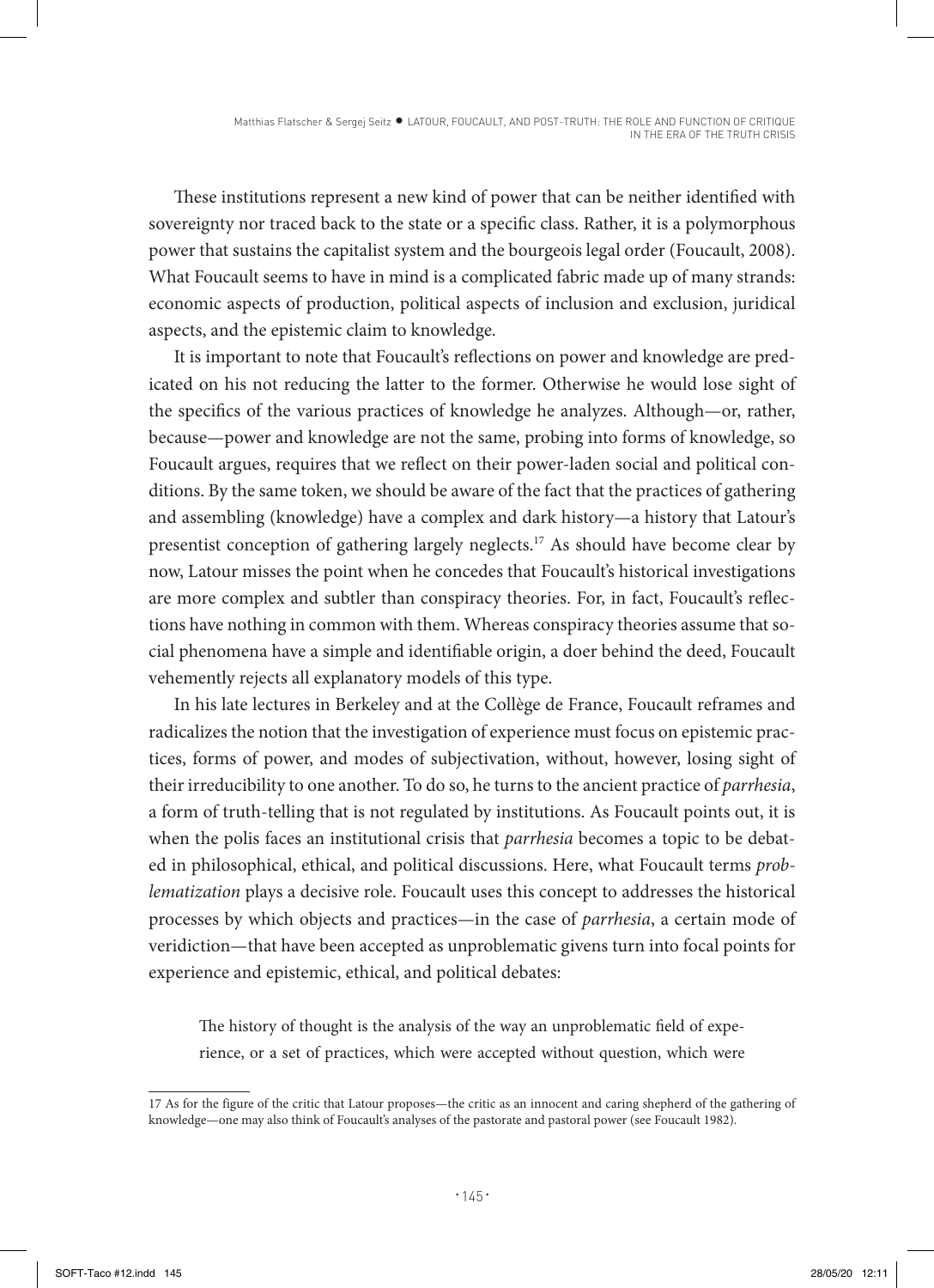familiar and 'silent,' out of discussion) becomes a problem, raises discussion and debate, incites new reactions, and induces a crisis in the previously silent behavior, habits, practices, and institutions. The history of thought, understood in this way, is the history of the way people begin to take care of something, of the way they become anxious about this or that—for example, about madness, about crime, about sex, about themselves, or about truth. (Foucault, 2001, p. 74)

By drawing his attention to problematizations, Foucault does not mean to merely analyze purported facts and locate them in the course of history; nor does he subscribe to the view that phenomena such as sexuality, crime, madness, and truth are but social constructs. Rather, Foucault wants to find out why and how something becomes a (scientific, ethical, and political) problem. In this sense, Foucault anticipates Latour's analysis of the shift from matters of fact to matters of concern, matters of concern being things that people care about—that is, complex realities embedded in heterogeneous discourses, institutions, and apparatuses within a specific historical constellation. Crucially, and contrary to what Latour claims, Foucault does not deny the reality of the objects he analyzes:

[W]hen I say that I am studying the 'problematization' of madness, crime, or sexuality, it is not a way of denying the reality of such phenomena. On the contrary, I have tried to show that it was precisely some real existent in the world which was the target of social regulation at a given moment. The question I raise is this one: how and why were very different things in the world gathered together, characterized, analyzed, and treated as, for example, 'mental illness'? What are the elements which are relevant for a given 'problematization'? And even if I won't say that what is characterized as 'schizophrenia' corresponds to something real in the world, this has nothing to do with idealism. For I think there is a relation between the thing which is problematized and the process of problematization. The problematization is an 'answer' to a concrete situation which is real. (Foucault, 2001, pp. 171-172)

To sum up, to investigate problematizations is to investigate the paradigmatic *matters of concern* of a given historical epoch. In this sense, Foucault's approach does indeed, as Latour thinks critical theory should, get "closer" to reality—closer, that is,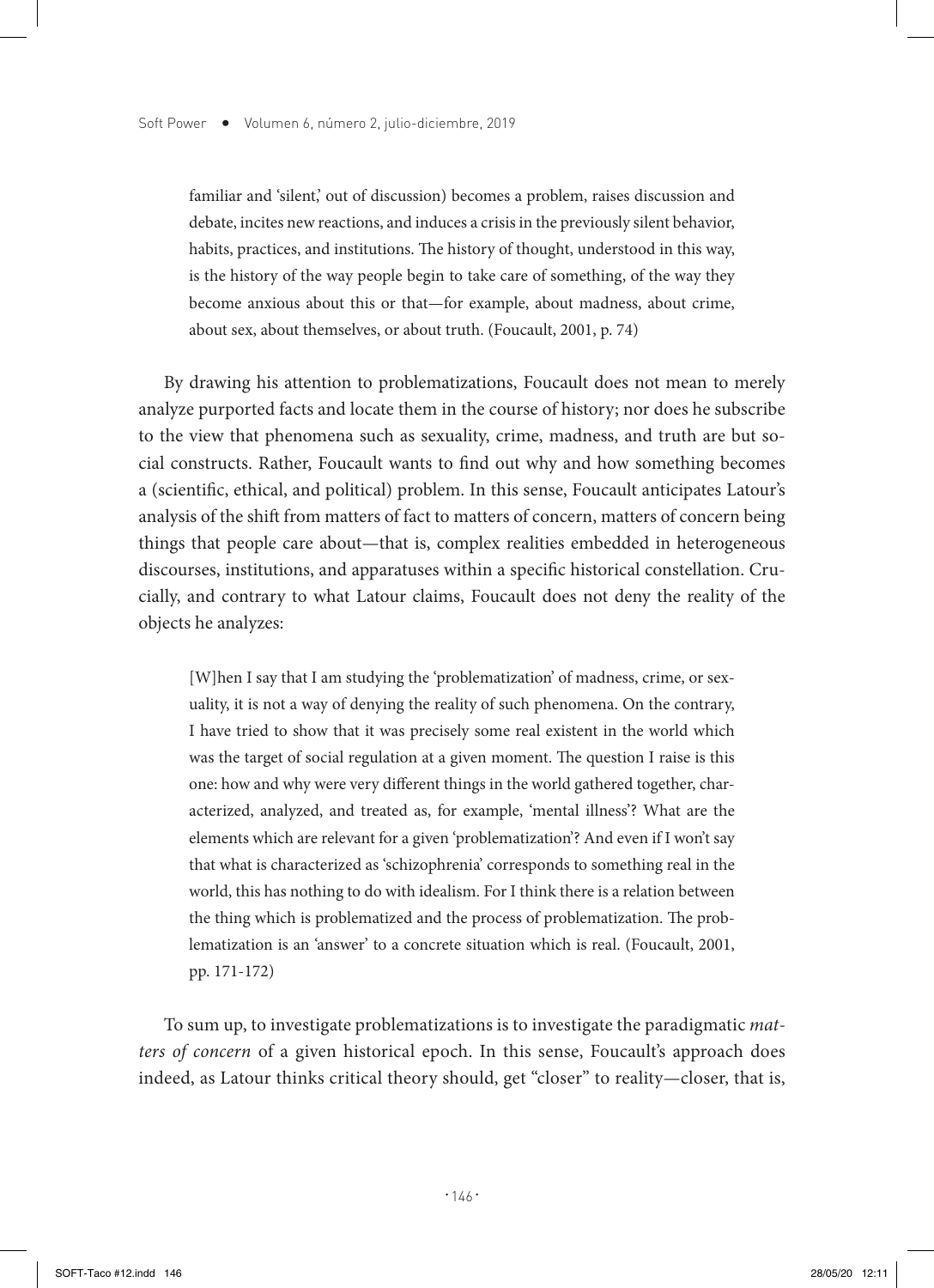than positivist positions, which revolve around an impoverished concept of facts or data, and constructivist positions, which think of reality as a mere effect of power relations. Only if we untangle the intricate web of epistemology, power, and subjectivation, may we understand a "Thing" such as *parrhesia*—or, for that matter, the present "crisis of truth." Accordingly, the (epistemic) "analysis of forms of veridiction" must be combined with the (political and discursive) "analysis of procedures of governmentality" and the (subject-oriented) "analysis of the pragmatics of self" (Foucault,  $2010$ , p.5).<sup>18</sup>

## **Conclusion**

The above should have made clear that, on the whole, we agree with Latour's diagnosis of the present. On top of that, we have argued for a thorough analysis of post-truth obscurantism. Like Latour, we are concerned about there not being a proper understanding of experience, and we think that this problem has to do with the positivistic reduction of experience to mere facts or data. In this sense, it is symptomatic that today we bemoan the alleged loss of all facts when, *in fact*, there is a strong possibility of us being soon ruled by algorithmic regimes—regimes that aim at the calculability of all behavior and in which *matters of concern* only matter insofar as they can be commodified and used as data sets, the zero-grade version of *matters of fact*. 19

In light of the current problematization of truth, factuality, and objectivity, it would be mistaken to think of Foucault's reflections as being obsolete. In fact, if we are to tackle our current predicament, in which what is at stake is precisely the intricate entanglement of truth, power, and subjectivity, we must consider this very triad

<sup>18</sup> In the epilog to Foucault's lecture *The Courage of the Truth*, Frédéric Gros emphasizes the necessity of considering all three perspectives without reducing them to one another: "The three dimensions of Knowledge, Power, and the Subject (or rather, of veridiction, governmentality, and subjectivation) […] are not like three distinct parts to be studied in turn, like three separate domains. Foucault insists on the idea that the identity of the discourse of philosophy since its Socratic-Platonic foundation consists precisely in a structure of reciprocal correlation: never studying discourses of truth without at the same time describing their effect on the government of self and others; never analyzing structures of power without at the same time showing the knowledge and forms of subjectivation they rely on; never identifying modes of subjectivation without including their political extensions and the relations they have to the truth. And we should not hope for one of these dimensions to be consecrated as the fundamental dimension: political violence or moral postures will never disappear in a general logic; the demands of knowledge or ethical constructions will never be reduced to forms of domination; and finally, it will never be possible to found forms of veridiction and modes of government on subjective structures." (Gros, CT, 346) 19 One could argue that the machine-aided process of abstracting experience does not even come to halt at the level of mere data but, instead, goes on to reduce these data to metadata.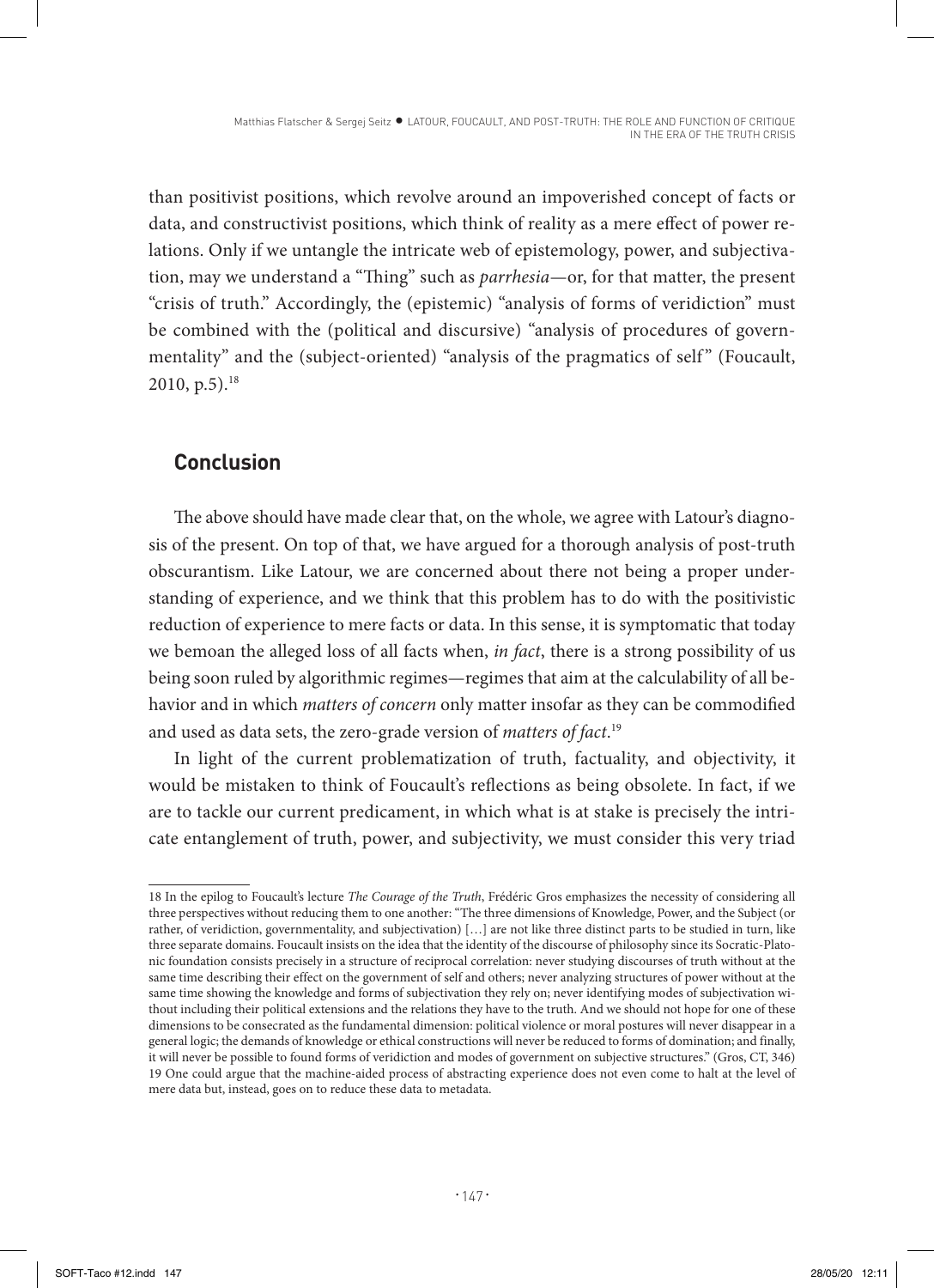with respect to its genealogy. Rather than repeat Latour's gesture and jettison all the tools that critical theory offers, we should focus on the gist of his argument and switch from debunking to gathering: As for critique, this would mean reassembling its many complex and contradictory facets. Accordingly, critique itself would have to become a matter of concern in order for it to again shatter ossified positions and analyze troublesome developments.<sup>20</sup>

#### **Bibliography**

- Butler, J. (1990). *Gender Trouble. Feminism and the Subversion of Identity.* London/New York: Routledge.
- Butler, J. (1993). *Bodies That Matter. On the discursive limits of 'sex'.* London/New York: Routledge.
- Foucault, M. (1982). The Subject and Power. *Critical Inquiry* 8, 4, pp. 777-795.
- Foucault, M. (1997). What is Critique? In *The Politics of Truth*. Los Angeles: Semiotext(e), 41-82.
- Foucault, M. (2001). *Fearless Speech.* Los Angeles: Semiotext(e).
- Foucault, M. (2002). *Power: The Essential Works of Michel Foucault 1954-1984.* London: Penguin.
- Foucault, M. (2008). *Psychiatric Power. Lectures at the Collège de France 1973-1974.* Basingstoke: Palgrave.
- Foucault, M. (2010). *The Government of Self and Others. Lectures at the Collège de France 1982-1983.* Basingstoke: Palgrave.
- Gabriel, M. (2016). Wider die postmoderne Flucht vor den Tatsachen. *NZZ online*, 19.6.2016. https://www.nzz.ch/feuilleton/fuenf-jahre-neuer-realismus-wider-diepostmoderne-flucht-vor-den-tatsachen-ld.89931.
- Gehring, P. & A. Gelhard (Ed.) (2012). *Parrhesia. Foucault und der Mut zur Wahrheit*. Zurich: diaphanes.

<sup>20</sup> This publication is supported by the Faculty of Social Sciences of the University of Vienna. The paper was originally published in German in the journal *Le foucaldien* (2017). For helpful remarks and suggestions, we thank the Critical Theories Network—especially Jakob Gaigg, Andreas Gelhard, Gerald Posselt, Gerhard Unterthurner, and Anna Wieder—at the University of Vienna for providing us with the opportunity of discussing Latour's texts extensively. We also thank the anonymous reviewers of *Le foucaldien* for their constructive advice and Simon Ganahl for pointing out the importance of investigating the relationship between Latour and Foucault.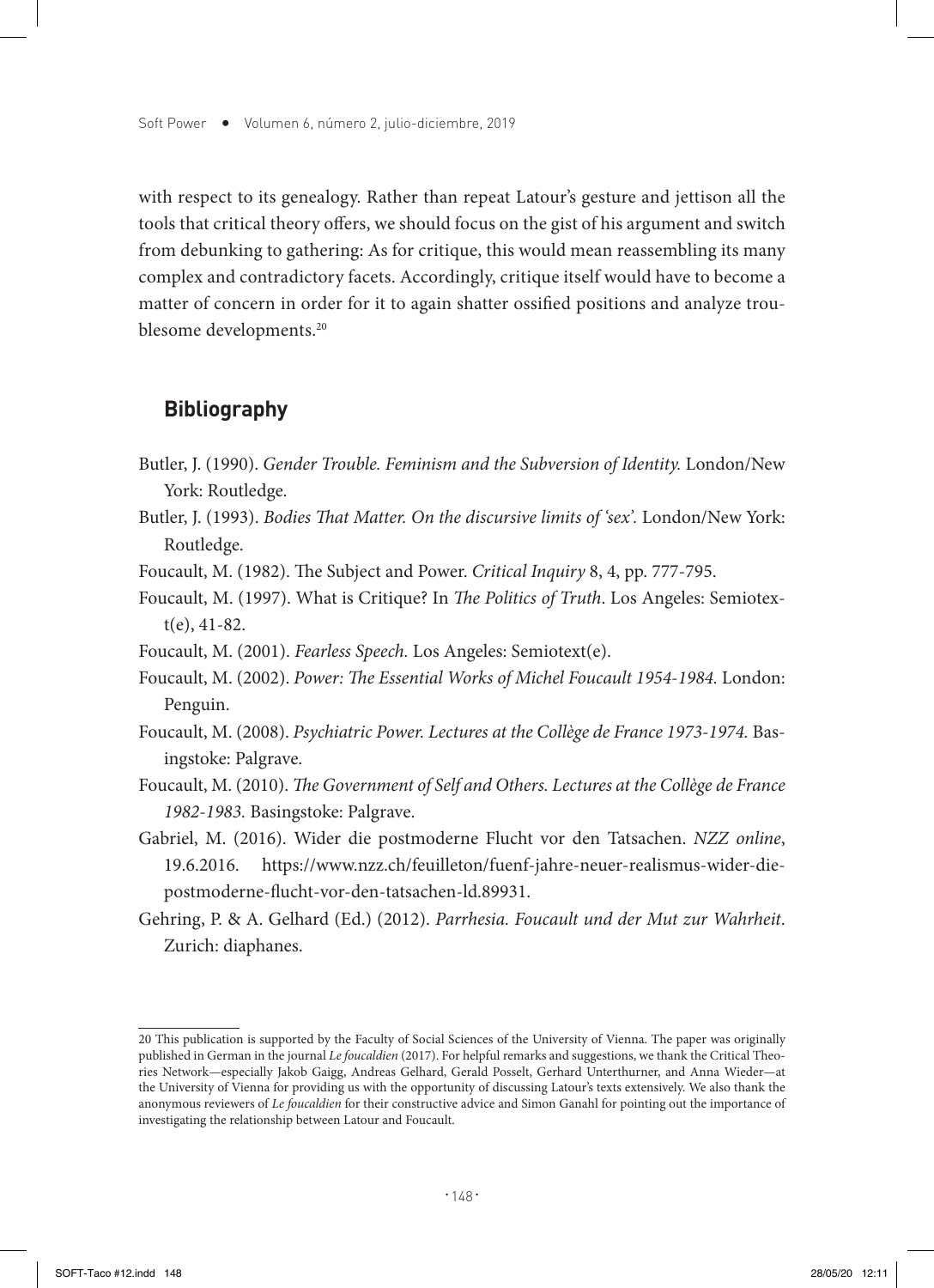- Gros, F. (2011). Course Context. In M. Foucault: *The Courage of the Truth. The Government of Self and Others II. Lectures at the Collège the France 1983-1984*, pp. 334 - 358. Basingstoke: Palgrave.
- Hampe, M. (2016). Katerstimmung bei den pubertären Theoretikern. *Die Zeit*  19.12.2016, 48.
- Haraway, D. (1991). *Simians, Cyborgs, and Women. The Reinvention of Nature.* New York: Routledge.
- Heidegger, M. (1971a). The Thing. In *Poetry, Language, Thought.* pp. 161-184. New York: Harper & Row.
- Heidegger, M. (1971b). Building Dwelling Thinking. In *Poetry, Language, Thought.* pp. 141-160. New York: Harper & Row.
- Heidegger, M. (1985). *Being and Time.* Oxford: Blackwell.
- Heidegger, M. (2010). *Country Path Conversations.* Bloomington: Indiana UP.
- Latour, B. (2000). *Pandora's Hope. Essays on the Reality of Science Studies.* Cambridge, Mass.: Harvard UP.
- Latour, B. (2004). Why Has Critique Run out of Steam? From Matters of Fact to Matters of Concern. *Critical Inquiry* 30, pp. 225-248.
- Latour, B. (2012). *An Inquiry into Modes of Existence. An Anthropology of the Moderns.*  Cambridge, Mass.: Harvard UP.
- Moran, L. (1993). Evolution is a Fact and a Theory. *The TalkOrigins Archive. Exploring the Creation/Evolution Controversy*, 22.1.1993, http://www.talkorigins.org/faqs/evolution-fact.html.
- Morris, H. M. (Ed.) (1974. *Scientific Creationism. Prepared by the technical staff and consultants of the Institute for Creation Research*. San Diego: Creation-Life Publishers.
- Pennock, R. (2010). The Postmodern Sin of Intelligent Design Creationism. *Science & Education*, 19, 6-8, June 2010, pp. 757-778.
- Posselt, G. & M. Flatscher (2016). *Sprachphilosophie. Eine Einführung*. Vienna: facultas/ UTB.
- Posselt, G. & S. Seitz (2018). Sprachen des Widerstands. Zur Normativität politischer Artikulation bei Foucault und Rancière. In O. Marchart & R. Martinsen (Eds.), *Foucault und das Politische. Transdisziplinäre Impulse für die politische Theorie der Gegenwart*. Wiesbaden: Springer.
- Reynolds, J. M. (2010) On Creation and Post-Modernism. *First Things*, 18.32010, https://www.firstthings.com/blogs/firstthoughts/2010/03/on-creation-and-postmodernism.